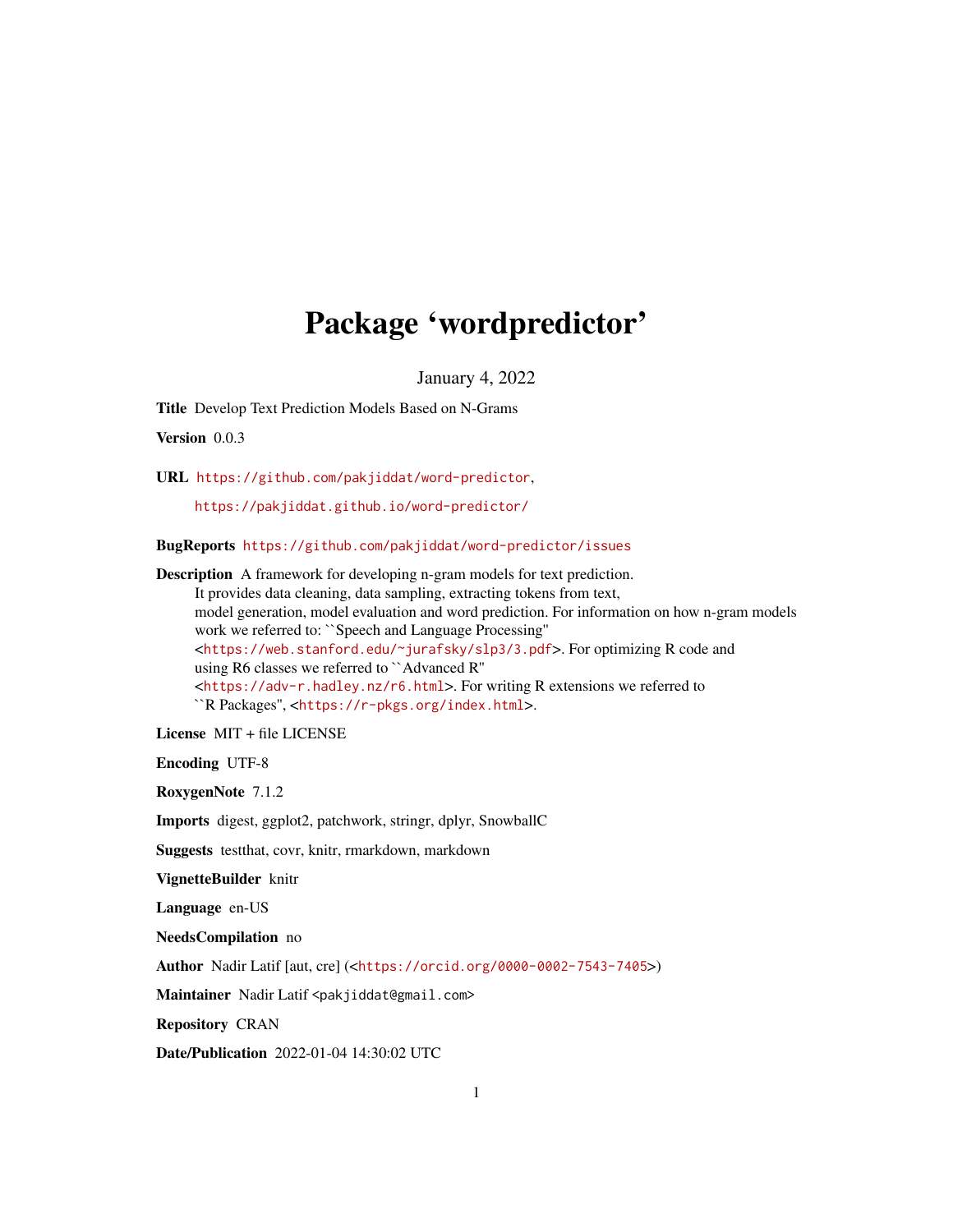# <span id="page-1-0"></span>R topics documented:

| Index | 43 |
|-------|----|

Base *Base class for all other classes*

# Description

Provides a basic structure for processing text files. Also provides methods for reading and writing files and objects.

# Details

It provides pre-processing, processing and post-processing methods, which need to be overridden by derived classes.

The pre-processing function is called before reading a file. The process function is called for processing a given number of lines. The post processing function is called on the processed data.

Also provides methods for reading and writing text files and R objects. All class methods are private.

# Methods

# Public methods:

- [Base\\$new\(\)](#page-1-1)
- [Base\\$clone\(\)](#page-2-1)

<span id="page-1-1"></span>Method new(): It initializes the current object. It is used to set the file name and verbose options.

*Usage:*

Base\$new(fn = NULL,  $lc = 100$ ,  $ve = 2$ )

*Arguments:*

- fn The path to the file to clean.
- lc The number of lines to read and clean at a time.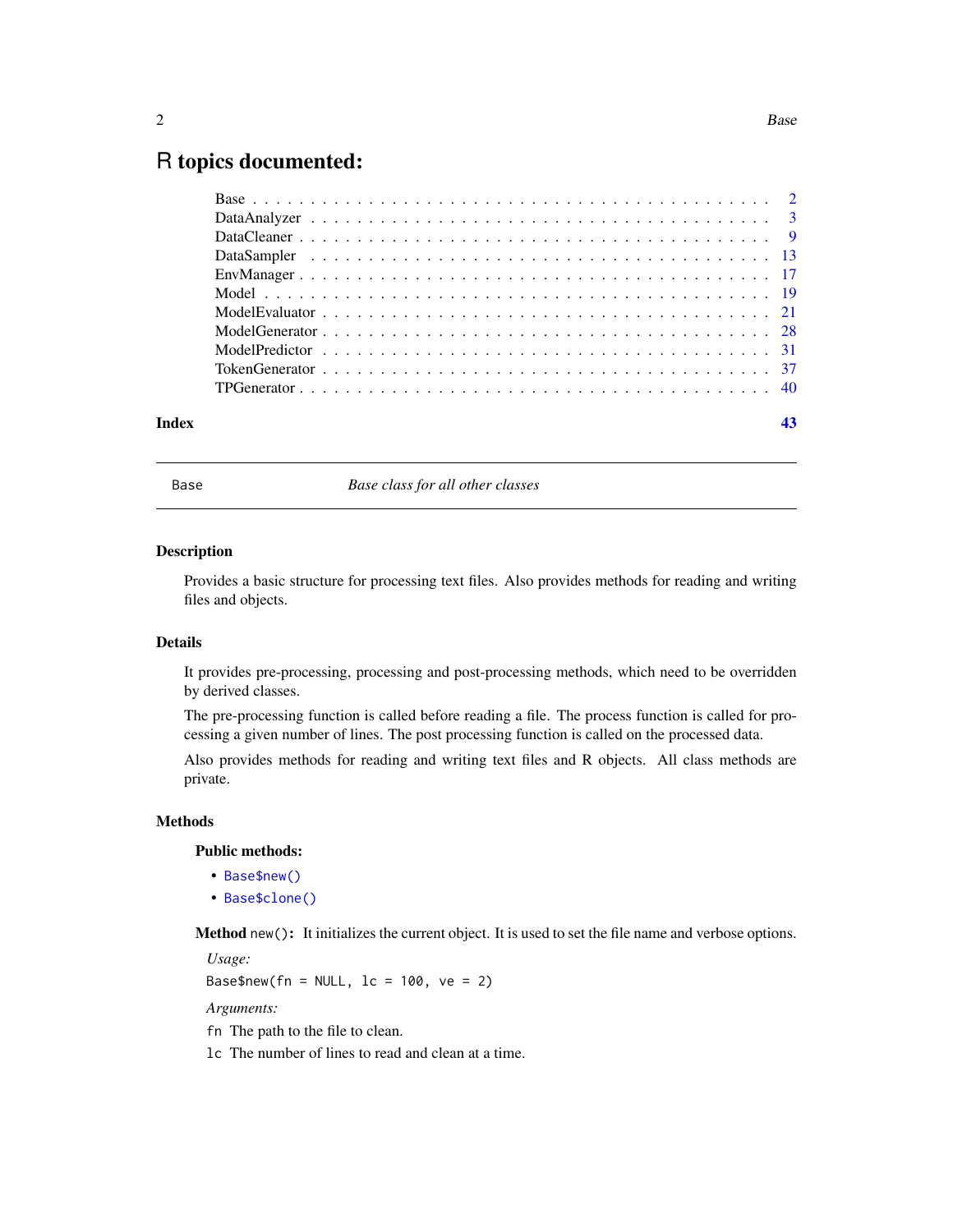# <span id="page-2-0"></span>DataAnalyzer 3

ve The level of detail in the information messages. Reads the given file one line at a time. It runs the given pre-processing function before reading the file. It runs the given

<span id="page-2-1"></span>Method clone(): The objects of this class are cloneable with this method.

*Usage:* Base\$clone(deep = FALSE) *Arguments:* deep Whether to make a deep clone.

DataAnalyzer *Analyzes input text files and n-gram token files*

# **Description**

It provides a method that returns information about text files, such as number of lines and number of words. It also provides a method that displays bar plots of n-gram frequencies. Additionally it provides a method for searching for n-grams in a n-gram token file. This file is generated using the TokenGenerator class.

# Details

It provides a method that returns text file information. The text file information includes total number of lines, max, min and mean line length and file size.

It also provides a method that generates a bar plot showing the most common n-gram tokens.

Another method is provided which returns a list of n-grams that match the given regular expression.

# Super class

[wordpredictor::Base](#page-0-0) -> DataAnalyzer

#### Methods

Public methods:

- [DataAnalyzer\\$new\(\)](#page-1-1)
- [DataAnalyzer\\$plot\\_n\\_gram\\_stats\(\)](#page-3-0)
- [DataAnalyzer\\$get\\_file\\_info\(\)](#page-4-0)
- [DataAnalyzer\\$get\\_ngrams\(\)](#page-4-1)
- [DataAnalyzer\\$clone\(\)](#page-2-1)

Method new(): It initializes the current object. It is used to set the file name and verbose options.

*Usage:*

DataAnalyzer\$new(fn = NULL,  $ve = 0$ )

*Arguments:*

fn The path to the input file.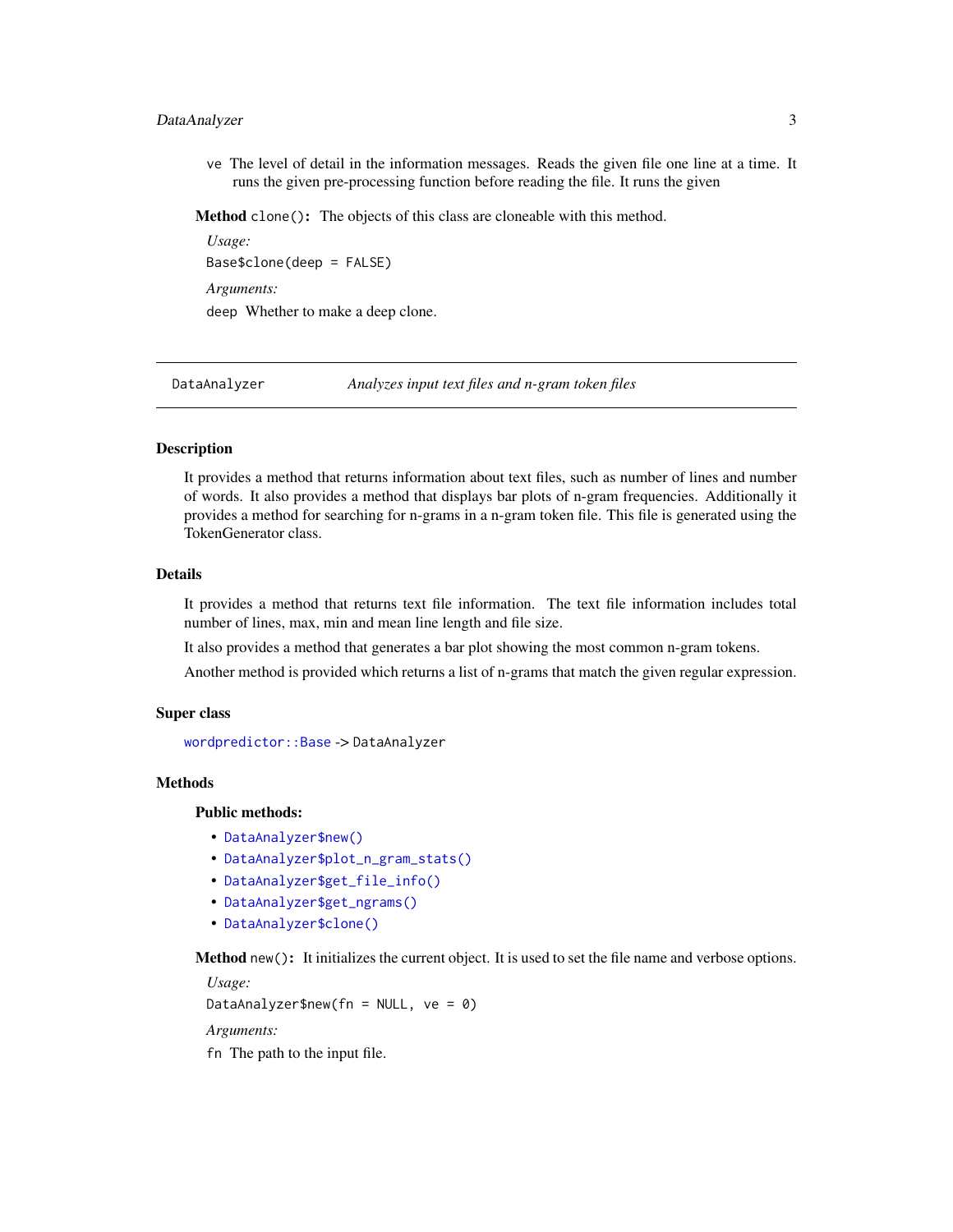ve The level of detail in the information messages.

<span id="page-3-0"></span>Method plot\_n\_gram\_stats(): It allows generating two type of n-gram plots. It first reads n-gram token frequencies from an input text file. The n-gram frequencies are displayed in a bar plot.

The type of plot is specified by the type option. The type options can have the values 'top\_features' or 'coverage'. 'top\_features' displays the top n most occurring tokens along with their frequencies. 'coverage' displays the number of words along with their frequencies.

The plot stats are returned as a data frame.

*Usage:*

```
DataAnalyzer$plot_n_gram_stats(opts)
```
*Arguments:*

opts The options for analyzing the data.

- type. The type of plot to display. The options are: 'top\_features', 'coverage'.
- n. For 'top\_features', it is the number of top most occurring tokens. For 'coverage' it is the first n frequencies.
- save to. The graphics devices to save the plot to. NULL implies plot is printed.
- dir. The output directory where the plot will be saved.

*Returns:* A data frame containing the stats.

"save\_to" = NULL, "dir" = ed

```
# Start of environment setup code
# The level of detail in the information messages
ve < - \theta# The name of the folder that will contain all the files. It will be
# created in the current directory. NULL value implies tempdir will
# be used.
fn <- NULL
# The required files. They are default files that are part of the
# package
rf <- c("n2.RDS")
# An object of class EnvManager is created
em \leq EnvManager$new(ve = ve, rp = "./")
# The required files are downloaded
ed <- em$setup_env(rf, fn)
# End of environment setup code
# The n-gram file name
nfn <- paste0(ed, "/n2.RDS")
# The DataAnalyzer object is created
da <- DataAnalyzer$new(nfn, ve = ve)
# The top features plot is checked
df <- da$plot_n_gram_stats(opts = list(
    "type" = "top_features",
    "n" = 10,
```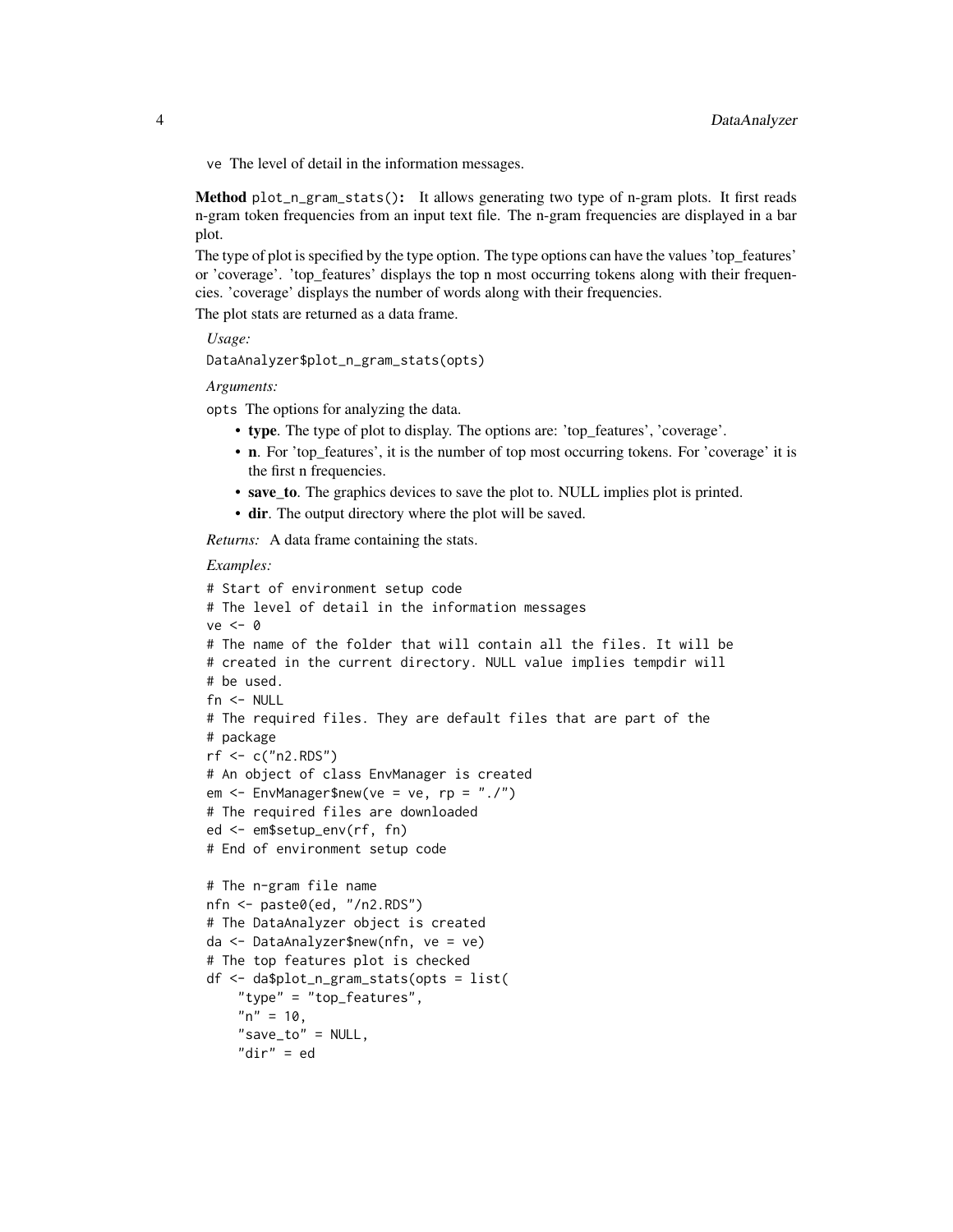# DataAnalyzer 5

```
))
# N-gram statistics are displayed
print(df)
# The test environment is removed. Comment the below line, so the
# files generated by the function can be viewed
em$td_env()
```
<span id="page-4-0"></span>Method get\_file\_info(): It generates information about text files. It takes as input a file or a directory containing text files. For each file it calculates the total number of lines, maximum, minimum and mean line lengths and the total file size. The file information is returned as a data frame.

*Usage:*

DataAnalyzer\$get\_file\_info(res)

*Arguments:*

res The name of a directory or a file name.

*Returns:* A data frame containing the text file statistics.

*Examples:*

```
# Start of environment setup code
# The level of detail in the information messages
ve < - \theta# The name of the folder that will contain all the files. It will be
# created in the current directory. NULL implies tempdir will be used
fn <- NULL
# The required files. They are default files that are part of the
# package
rf <- c("test.txt")
# An object of class EnvManager is created
em \leq EnvManager$new(ve = ve, rp = "./")
# The required files are downloaded
ed <- em$setup_env(rf, fn)
# End of environment setup code
# The test file name
```

```
cfn <- paste0(ed, "/test.txt")
# The DataAnalyzer object is created
da <- DataAnalyzer$new(ve = ve)
# The file info is fetched
fi <- da$get_file_info(cfn)
# The file information is printed
print(fi)
```

```
# The test environment is removed. Comment the below line, so the
# files generated by the function can be viewed
em$td_env()
```
<span id="page-4-1"></span>Method get\_ngrams(): It extracts a given number of n-grams and their frequencies from a n-gram token file.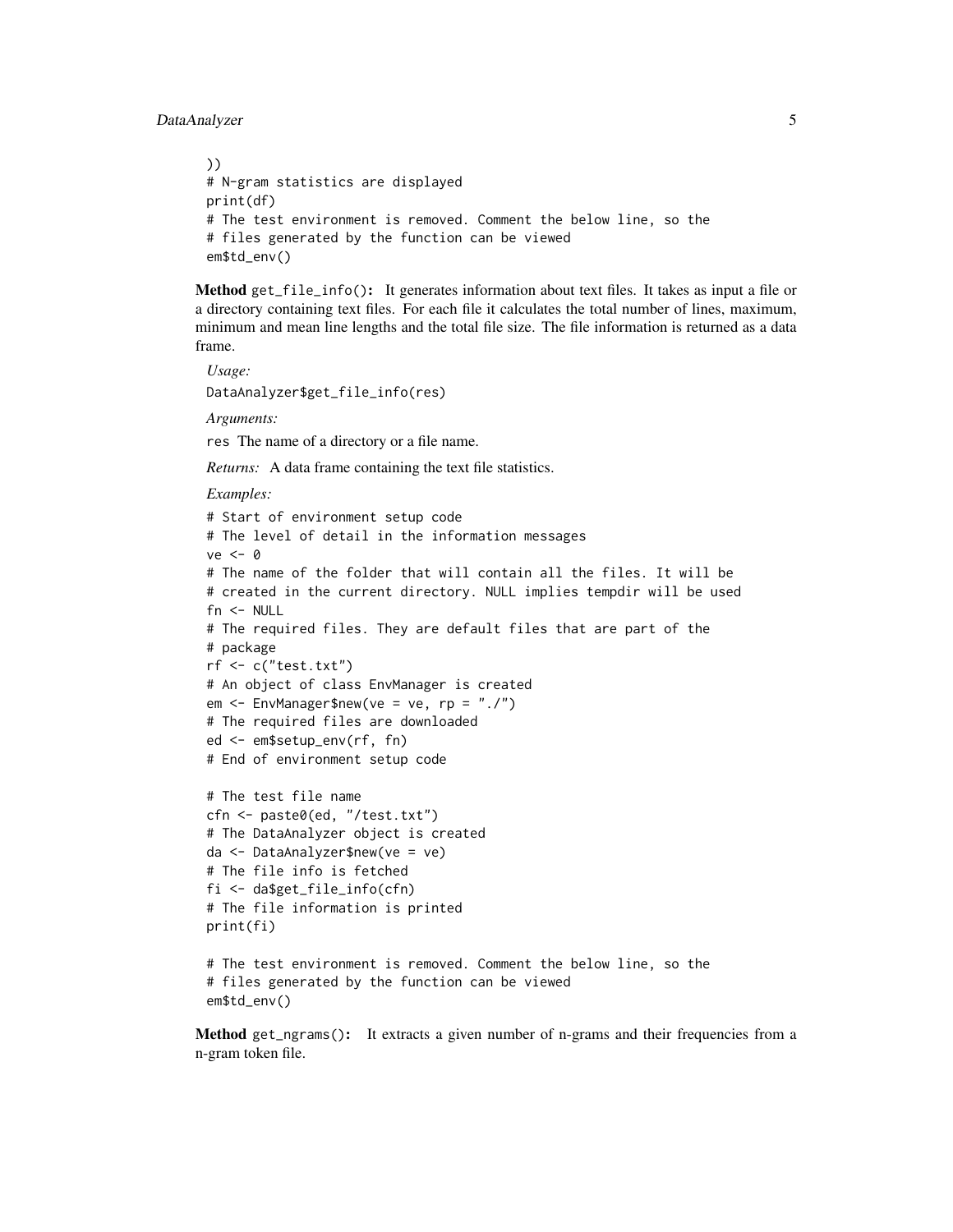The prefix parameter specifies the regular expression for matching n-grams. If this parameter is not specified then the given number of n-grams are randomly chosen.

*Usage:*

DataAnalyzer\$get\_ngrams(fn, c = NULL, pre = NULL)

*Arguments:*

fn The n-gram file name.

c The number of n-grams to return.

pre The n-gram prefix, given as a regular expression.

#### *Examples:*

```
# Start of environment setup code
# The level of detail in the information messages
ve < - \theta# The name of the folder that will contain all the files. It will be
# created in the current directory. NULL implies tempdir will be used
fn <- NULL
# The required files. They are default files that are part of the
# package
rf <- c("n2.RDS")
# An object of class EnvManager is created
em \leq EnvManager$new(ve = ve, rp = "./")
# The required files are downloaded
ed <- em$setup_env(rf, fn)
# End of environment setup code
# The n-gram file name
nfn <- paste0(ed, "/n2.RDS")
# The DataAnalyzer object is created
da <- DataAnalyzer$new(nfn, ve = ve)
# Bi-grams starting with "and_" are returned
df \leq da$get_ngrams(fn = nfn, c = 10, pre = "^and_*")
# The data frame is sorted by frequency
df <- df[order(df$freq, decreasing = TRUE),]
# The data frame is printed
print(df)
# The test environment is removed. Comment the below line, so the
```
Method clone(): The objects of this class are cloneable with this method.

# files generated by the function can be viewed

*Usage:* DataAnalyzer\$clone(deep = FALSE) *Arguments:* deep Whether to make a deep clone.

em\$td\_env()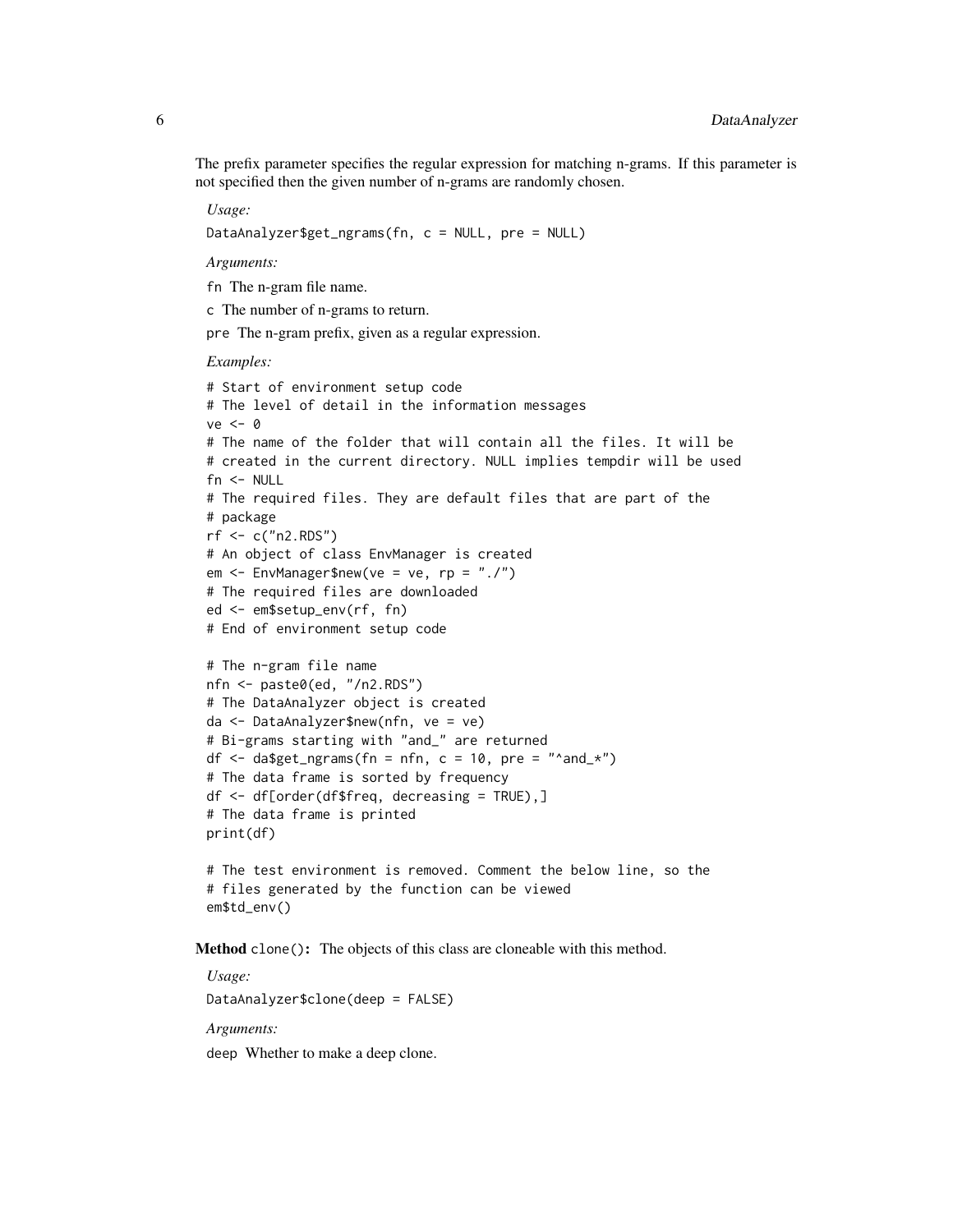# DataAnalyzer 7

```
## ------------------------------------------------
## Method `DataAnalyzer$plot_n_gram_stats`
## ------------------------------------------------
# Start of environment setup code
# The level of detail in the information messages
ve < - \theta# The name of the folder that will contain all the files. It will be
# created in the current directory. NULL value implies tempdir will
# be used.
fn <- NULL
# The required files. They are default files that are part of the
# package
rf <- c("n2.RDS")
# An object of class EnvManager is created
em <- EnvManager$new(ve = ve, rp = "./")
# The required files are downloaded
ed <- em$setup_env(rf, fn)
# End of environment setup code
# The n-gram file name
nfn <- paste0(ed, "/n2.RDS")
# The DataAnalyzer object is created
da <- DataAnalyzer$new(nfn, ve = ve)
# The top features plot is checked
df <- da$plot_n_gram_stats(opts = list(
    "type" = "top_features",
    "n" = 10,"save_to" = NULL,
    "dir" = ed))
# N-gram statistics are displayed
print(df)
# The test environment is removed. Comment the below line, so the
# files generated by the function can be viewed
em$td_env()
## ------------------------------------------------
## Method `DataAnalyzer$get_file_info`
## ------------------------------------------------
# Start of environment setup code
# The level of detail in the information messages
ve < - \theta# The name of the folder that will contain all the files. It will be
# created in the current directory. NULL implies tempdir will be used
fn <- NULL
# The required files. They are default files that are part of the
# package
rf <- c("test.txt")
```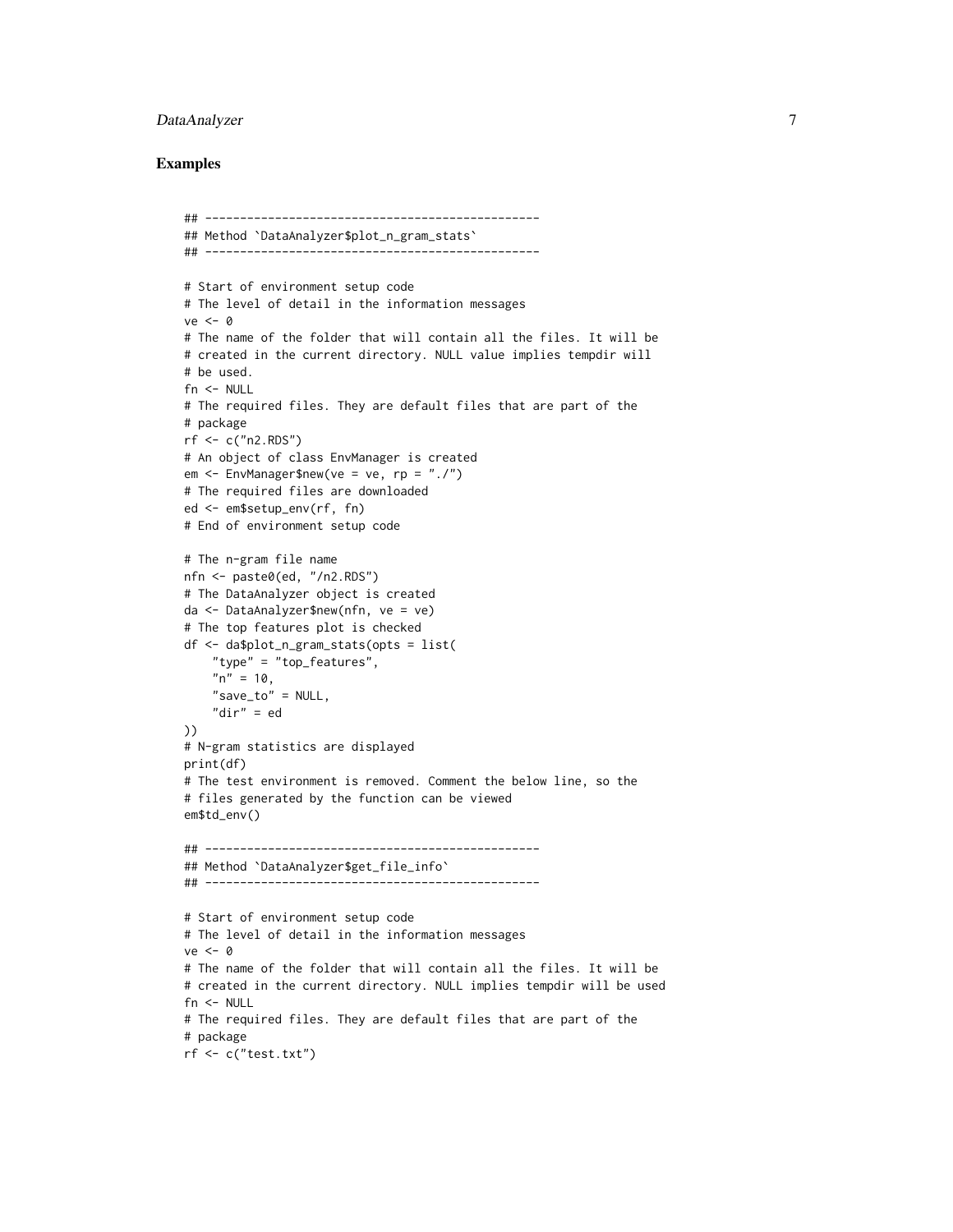```
# An object of class EnvManager is created
em <- EnvManager$new(ve = ve, rp = "./")
# The required files are downloaded
ed <- em$setup_env(rf, fn)
# End of environment setup code
# The test file name
cfn <- paste0(ed, "/test.txt")
# The DataAnalyzer object is created
da <- DataAnalyzer$new(ve = ve)
# The file info is fetched
fi <- da$get_file_info(cfn)
# The file information is printed
print(fi)
# The test environment is removed. Comment the below line, so the
# files generated by the function can be viewed
em$td_env()
## ------------------------------------------------
## Method `DataAnalyzer$get_ngrams`
## ------------------------------------------------
# Start of environment setup code
# The level of detail in the information messages
ve <- 0
# The name of the folder that will contain all the files. It will be
# created in the current directory. NULL implies tempdir will be used
fn <- NULL
# The required files. They are default files that are part of the
# package
rf \leftarrow c("n2.RDS")# An object of class EnvManager is created
em <- EnvManager$new(ve = ve, rp = "./")
# The required files are downloaded
ed <- em$setup_env(rf, fn)
# End of environment setup code
# The n-gram file name
nfn <- paste0(ed, "/n2.RDS")
# The DataAnalyzer object is created
da <- DataAnalyzer$new(nfn, ve = ve)
# Bi-grams starting with "and_" are returned
df \leq da$get_ngrams(fn = nfn, c = 10, pre = "^and_*")
# The data frame is sorted by frequency
df <- df[order(df$freq, decreasing = TRUE),]
# The data frame is printed
print(df)
# The test environment is removed. Comment the below line, so the
# files generated by the function can be viewed
```

```
em$td_env()
```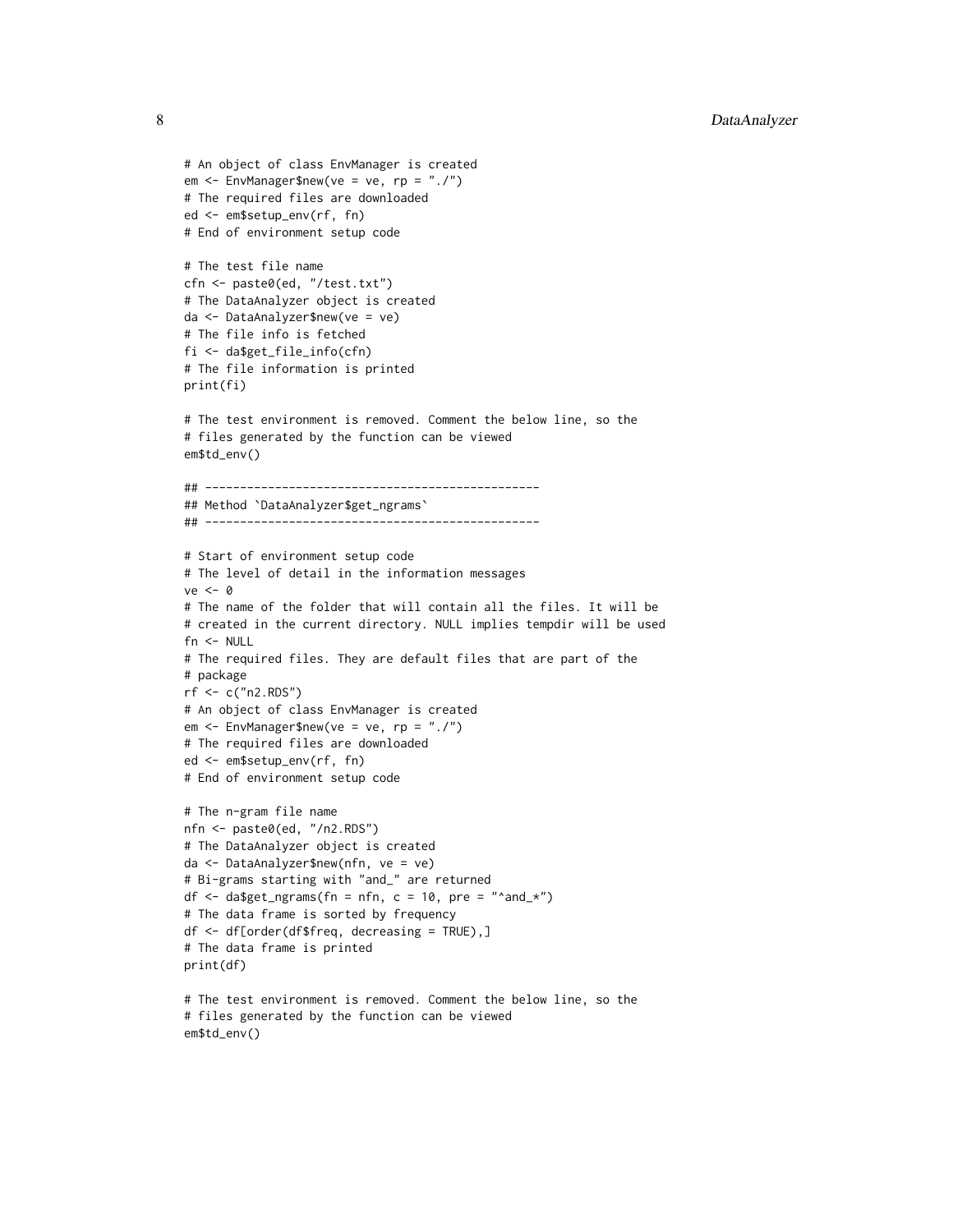#### <span id="page-8-0"></span>Description

It provides a memory efficient method for removing unneeded characters from text files. It is suitable for cleaning large text files.

# Details

It provides a method for cleaning text files. It allows removing bad words, stop words, non dictionary words, extra space, punctuation and non-alphabet characters. It also allows conversion to lower case. It supports large text files.

#### Super class

[wordpredictor::Base](#page-0-0) -> DataCleaner

# Methods

# Public methods:

- [DataCleaner\\$new\(\)](#page-1-1)
- [DataCleaner\\$clean\\_file\(\)](#page-9-0)
- [DataCleaner\\$clean\\_lines\(\)](#page-9-1)
- [DataCleaner\\$clone\(\)](#page-2-1)

Method new(): It initializes the current object. It is used to set the file name and verbose options.

*Usage:*

```
DataCleaner$new(fn = NULL, opts = list(), ve = 0)
```
*Arguments:*

fn The path to the file to clean.

opts The options for data cleaning.

- min\_words. The minimum number of words per sentence.
- line\_count. The number of lines to read and clean at a time.
- save\_data. If the combined processed lines should be saved.
- output\_file. Name of the output file used to store the data.
- sw\_file. The stop words file path.
- dict file. The dictionary file path.
- bad\_file. The bad words file path.
- to\_lower. If the words should be converted to lower case.
- remove\_stop. If stop words should be removed.
- remove\_punct. If punctuation symbols should be removed.
- remove\_non\_dict. If non dictionary words should be removed.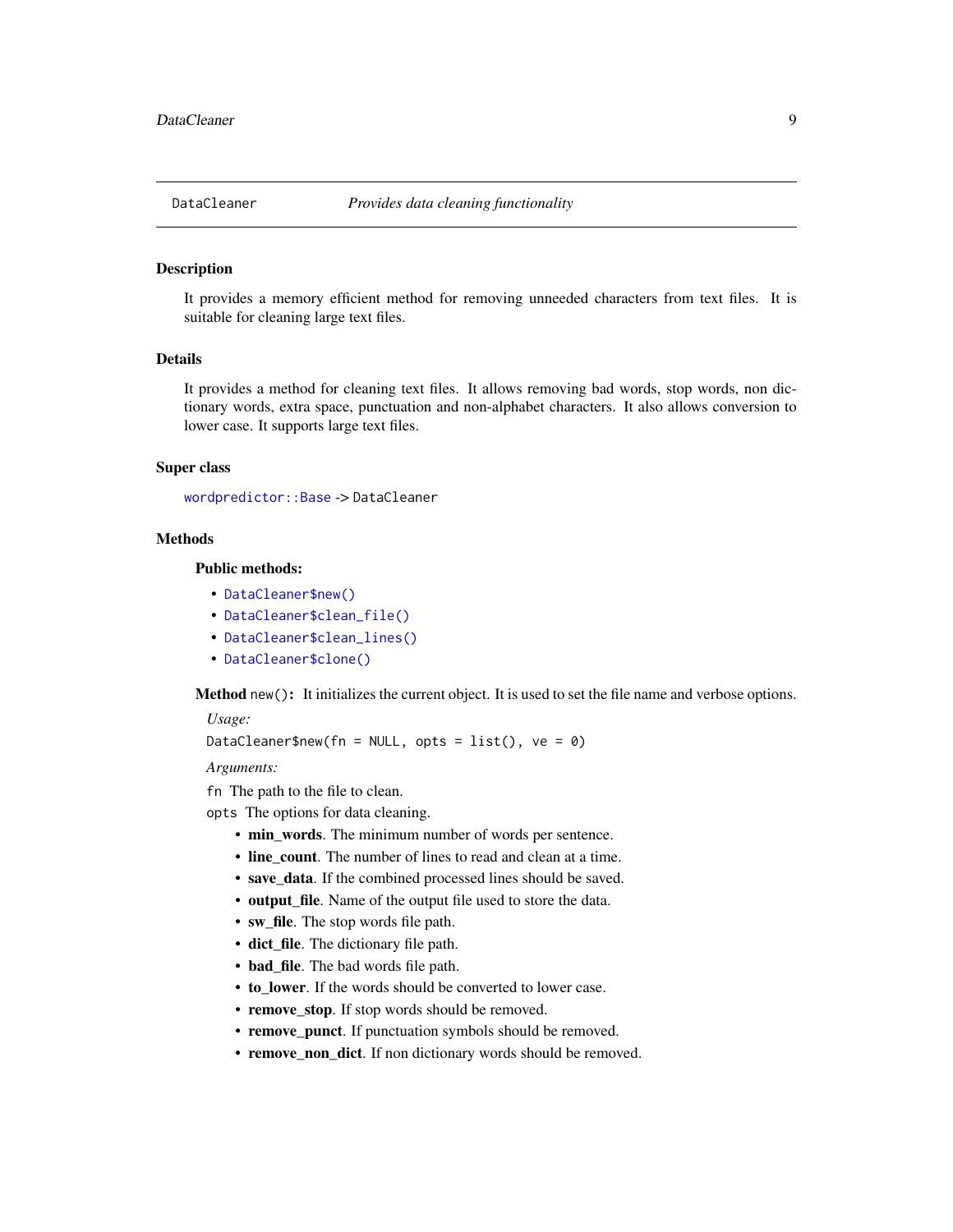- remove\_non\_alpha. -> If non alphabet symbols should be removed.
- remove\_extra\_space. -> If leading, trailing and double spaces should be removed.
- remove bad. If bad words should be removed
- ve The level of detail in the information messages.

<span id="page-9-0"></span>Method clean\_file(): It provides an efficient method for cleaning text files. It removes unneeded characters from the given text file with several options.

It allows removing punctuation, bad words, stop words, non-alphabetical symbols and non-dictionary words. It reads a certain number of lines from the given text file. It removes unneeded characters from the lines and then saves the lines to an output text file.

File cleaning progress is displayed if the verbose option was set in the class constructor. It is suitable for cleaning large text files.

```
Usage:
DataCleaner$clean_file()
Examples:
# Start of environment setup code
# The level of detail in the information messages
ve < - \theta# The name of the folder that will contain all the files. It will be
# created in the current directory. NULL implies tempdir will be used
fn <- NULL
# The required files. They are default files that are part of the
# package
rf <- c("test.txt")
# An object of class EnvManager is created
em \leq EnvManager$new(ve = ve, rp = "./")
# The required files are downloaded
ed <- em$setup_env(rf, fn)
# End of environment setup code
# The cleaned test file name
cfn <- paste0(ed, "/test-clean.txt")
# The test file name
fn <- paste0(ed, "/test.txt")
# The data cleaning options
dc_opts <- list("output_file" = cfn)
# The data cleaner object is created
dc <- DataCleaner$new(fn, dc_opts, ve = ve)
# The sample file is cleaned
dc$clean_file()
# The test environment is removed. Comment the below line, so the
# files generated by the function can be viewed
```
em\$td\_env()

<span id="page-9-1"></span>Method clean\_lines(): It cleans the given lines of text using the options passed to the current object.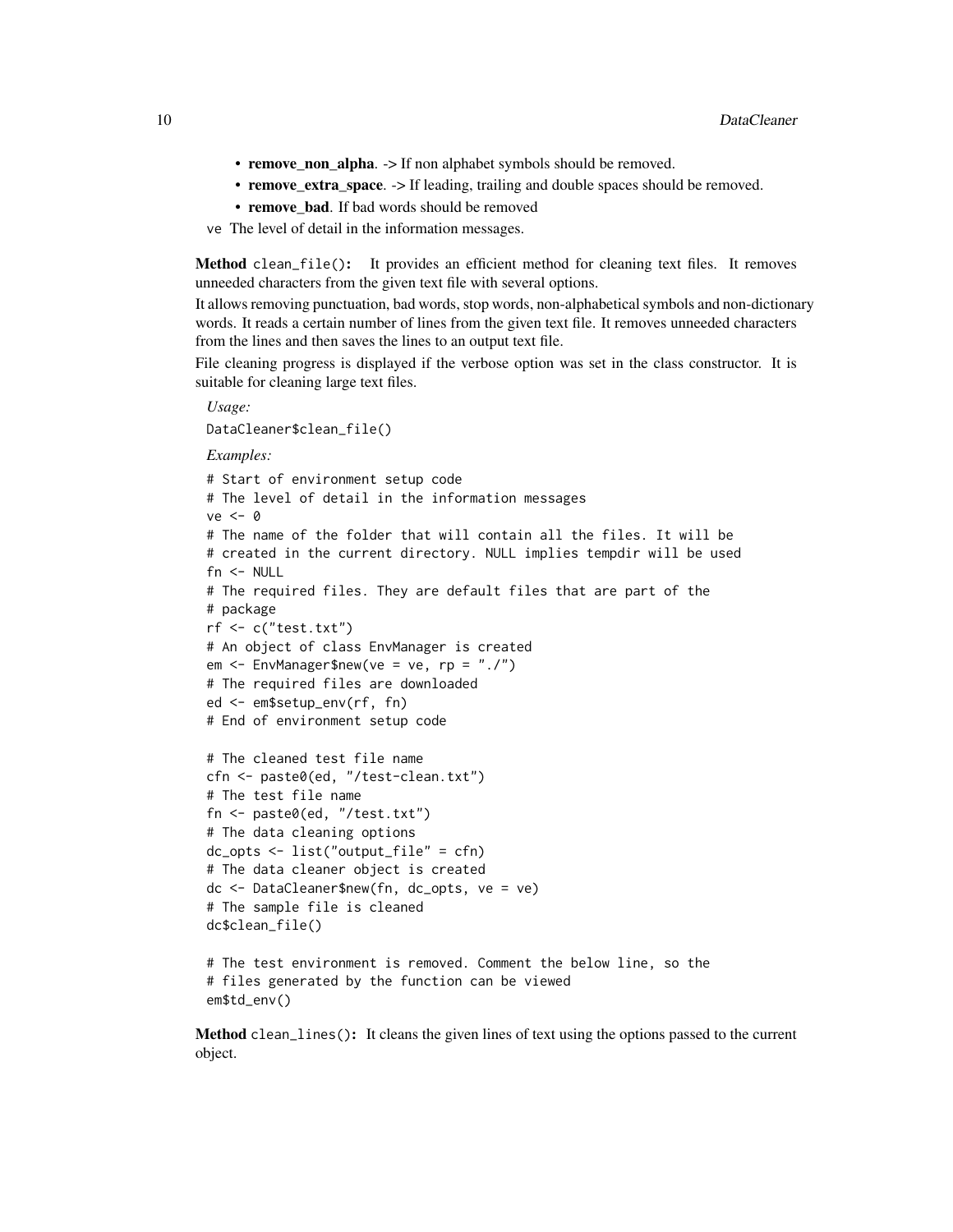#### DataCleaner 11

*Usage:* DataCleaner\$clean\_lines(lines) *Arguments:* lines The input sentences. *Returns:* The cleaned lines of text. *Examples:* # The level of detail in the information messages  $ve < - \theta$ # Test data is read  $1 \leftarrow c($ "If you think I'm wrong, send me a link to where it's happened", "We're about 90percent done with this room", "This isn't how I wanted it between us.", "Almost any cute breed can become ornamental", "Once upon a time there was a kingdom with a castle", "That's not a thing any of us are granted'", "Why are you being so difficult? she asks."  $\lambda$ # The expected results  $res < c$ ( "if you think wrong send me a link to where its happened", "were about percent done with this room", "this how i wanted it between us", "almost any cute breed can become ornamental", "once upon a time there was a kingdom with a castle", "thats not a thing any of us are granted", "why are you being so difficult she asks" ) # The DataCleaner object is created dc <- DataCleaner\$new(ve = ve) # The line is cleaned cl <- dc\$clean\_lines(l) # The cleaned lines are printed print(cl)

Method clone(): The objects of this class are cloneable with this method.

*Usage:* DataCleaner\$clone(deep = FALSE) *Arguments:* deep Whether to make a deep clone.

# Examples

## ------------------------------------------------ ## Method `DataCleaner\$clean\_file` ## ------------------------------------------------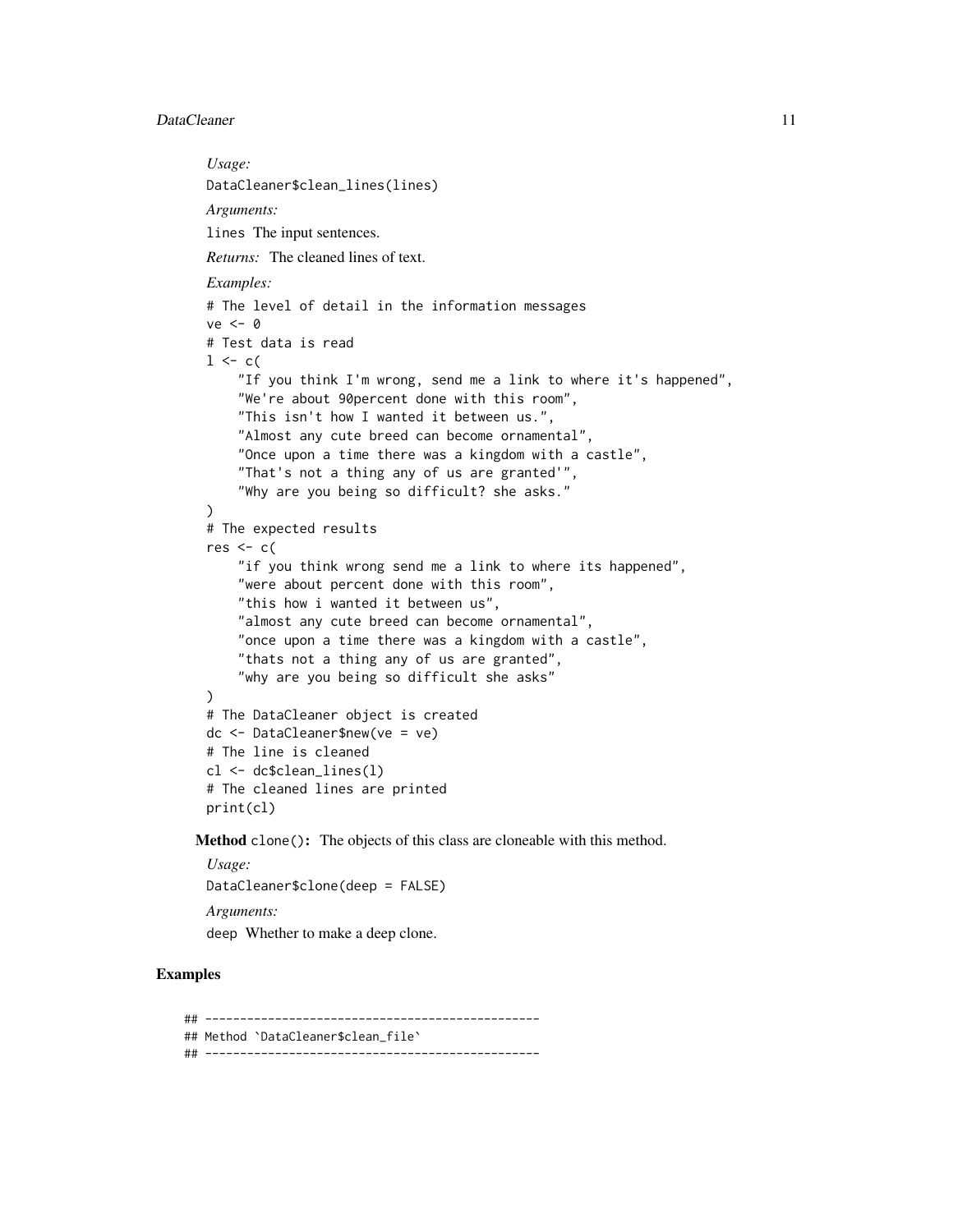```
# Start of environment setup code
# The level of detail in the information messages
ve < - \theta# The name of the folder that will contain all the files. It will be
# created in the current directory. NULL implies tempdir will be used
fn <- NULL
# The required files. They are default files that are part of the
# package
rf <- c("test.txt")
# An object of class EnvManager is created
em <- EnvManager$new(ve = ve, rp = "./")
# The required files are downloaded
ed <- em$setup_env(rf, fn)
# End of environment setup code
# The cleaned test file name
cfn <- paste0(ed, "/test-clean.txt")
# The test file name
fn <- paste0(ed, "/test.txt")
# The data cleaning options
dc_opts <- list("output_file" = cfn)
# The data cleaner object is created
dc <- DataCleaner$new(fn, dc_opts, ve = ve)
# The sample file is cleaned
dc$clean_file()
# The test environment is removed. Comment the below line, so the
# files generated by the function can be viewed
em$td_env()
## ------------------------------------------------
## Method `DataCleaner$clean_lines`
## ------------------------------------------------
# The level of detail in the information messages
ve < - \theta# Test data is read
1 \le -c("If you think I'm wrong, send me a link to where it's happened",
    "We're about 90percent done with this room",
    "This isn't how I wanted it between us.",
    "Almost any cute breed can become ornamental",
    "Once upon a time there was a kingdom with a castle",
    "That's not a thing any of us are granted'",
    "Why are you being so difficult? she asks."
)
# The expected results
res < c(
    "if you think wrong send me a link to where its happened",
    "were about percent done with this room",
    "this how i wanted it between us",
    "almost any cute breed can become ornamental",
```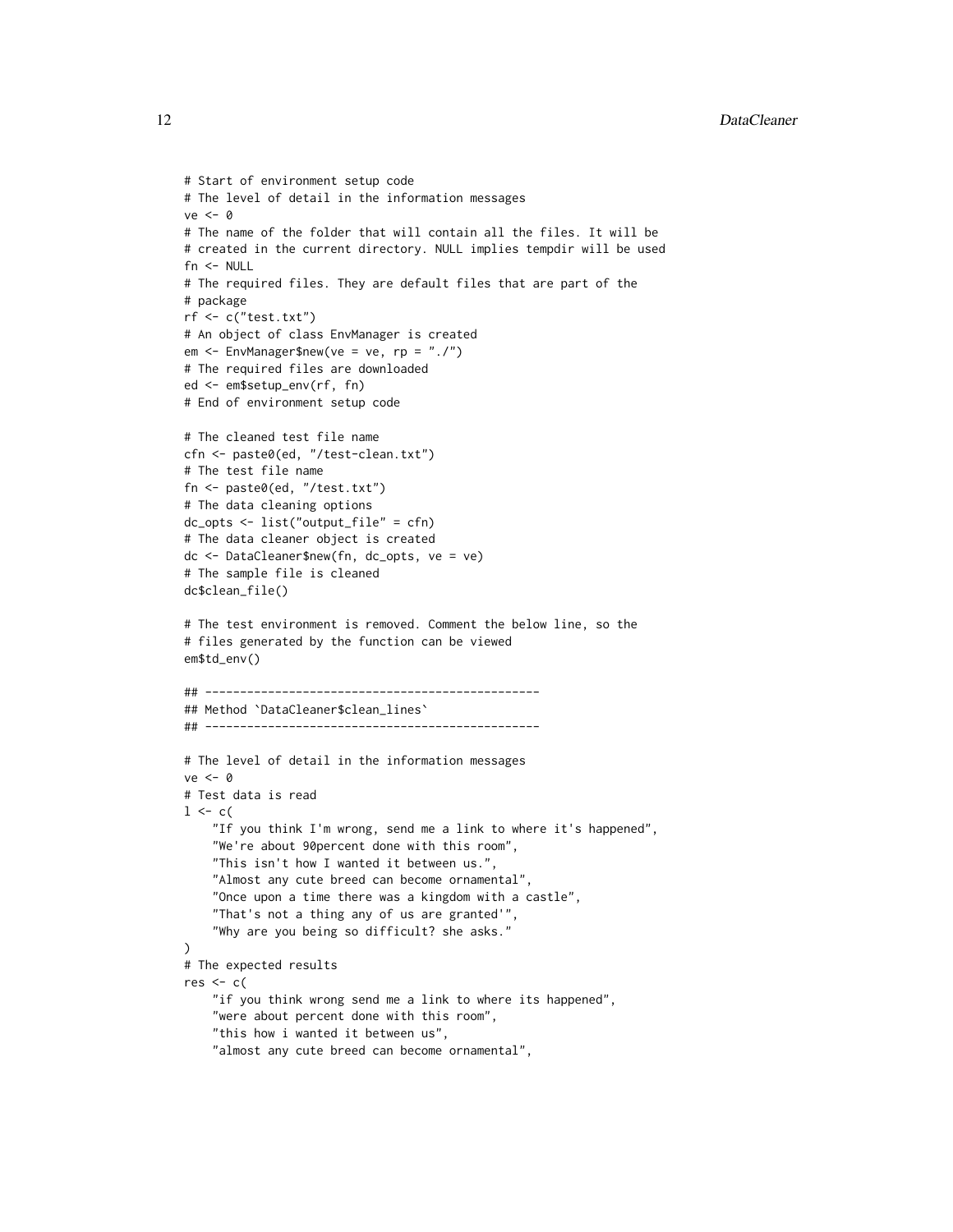# <span id="page-12-0"></span>DataSampler 13

```
"once upon a time there was a kingdom with a castle",
    "thats not a thing any of us are granted",
    "why are you being so difficult she asks"
\lambda# The DataCleaner object is created
dc <- DataCleaner$new(ve = ve)
# The line is cleaned
cl <- dc$clean_lines(l)
# The cleaned lines are printed
print(cl)
```
DataSampler *Generates data samples from text files*

#### Description

It provides a method for generating training, testing and validation data sets from a given input text file.

It also provides a method for generating a sample file of given size or number of lines from an input text file. The contents of the sample file may be cleaned or randomized.

#### Super class

[wordpredictor::Base](#page-0-0) -> DataSampler

# Methods

# Public methods:

- [DataSampler\\$new\(\)](#page-1-1)
- [DataSampler\\$generate\\_sample\(\)](#page-12-1)
- [DataSampler\\$generate\\_data\(\)](#page-13-0)
- [DataSampler\\$clone\(\)](#page-2-1)

Method new(): It initializes the current object. It is used to set the verbose option.

*Usage:*

DataSampler\$new(dir = ".",  $ve = 0$ )

*Arguments:*

dir The directory for storing the input and output files.

ve The level of detail in the information messages.

<span id="page-12-1"></span>Method generate\_sample(): Generates a sample file of given size from the given input file. The file is saved to the directory given by the dir object attribute. Once the file has been generated, its contents may be cleaned or randomized.

*Usage:*

```
DataSampler$generate_sample(fn, ss, ic, ir, ofn, is, dc_opts = NULL)
```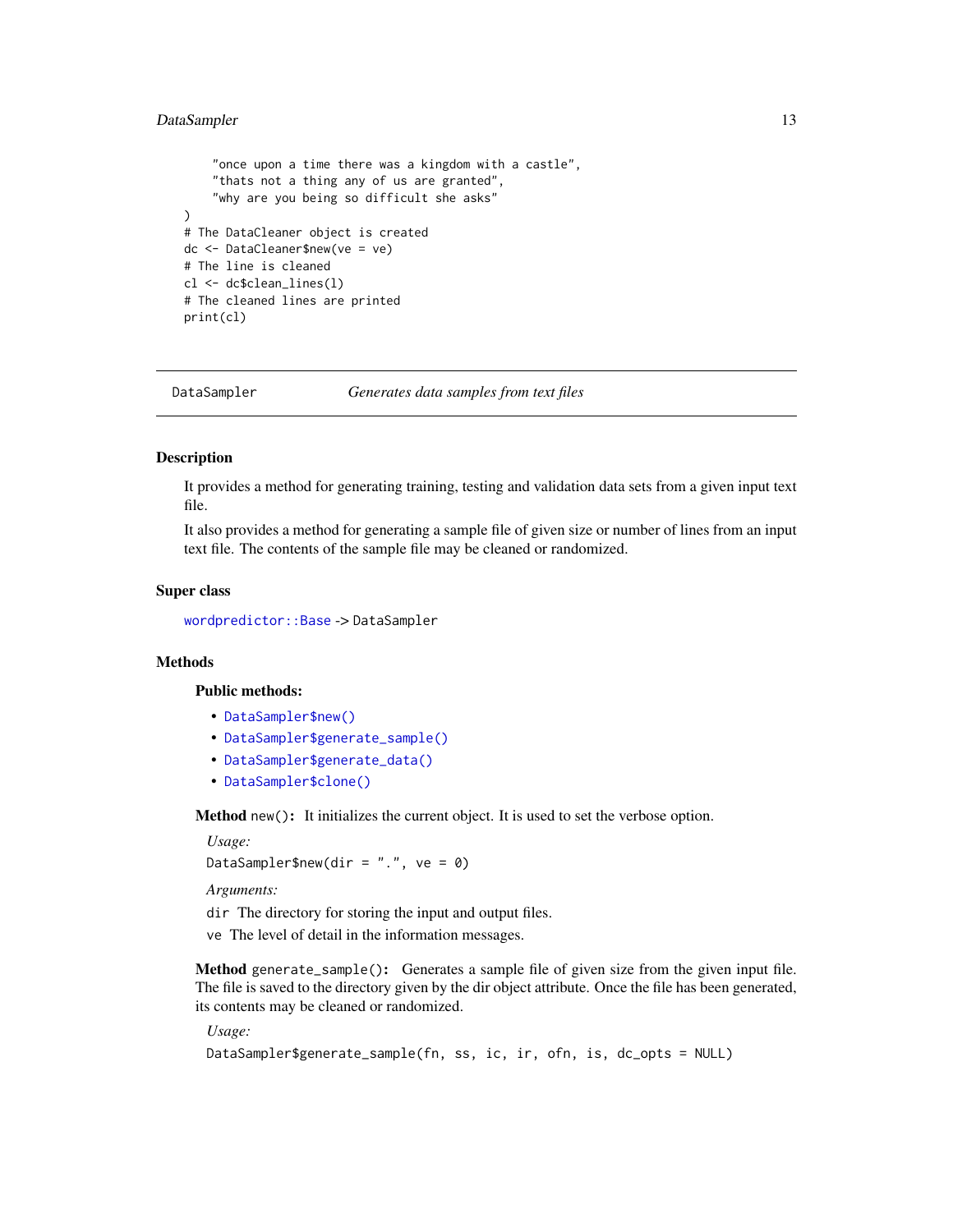*Arguments:*

- fn The input file name. It is the short file name relative to the dir attribute.
- ss The number of lines or proportion of lines to sample.
- ic If the sample file should be cleaned.
- ir If the sample file contents should be randomized.
- ofn The output file name. It will be saved to the dir.
- is If the sampled data should be saved to a file.
- dc\_opts The options for cleaning the data.

#### *Examples:*

```
# Start of environment setup code
# The level of detail in the information messages
ve <- 0
# The name of the folder that will contain all the files. It will be
# created in the current directory. NULL implies tempdir will be used
fn <- NULL
# The required files. They are default files that are part of the
# package
rf <- c("input.txt")
# An object of class EnvManager is created
em \leq EnvManager$new(ve = ve, rp = "./")
# The required files are downloaded
ed <- em$setup_env(rf, fn)
# End of environment setup code
# The sample file name
sfn <- paste0(ed, "/sample.txt")
# An object of class DataSampler is created
ds <- DataSampler$new(dir = ed, ve = ve)
# The sample file is generated
ds$generate_sample(
    fn = "input.txt",ss = 0.5,
    ic = FALSE,
    ir = FALSE,ofn = "sample.txt",
    is = TRUE\lambda# The test environment is removed. Comment the below line, so the
# files generated by the function can be viewed
em$td_env()
```
<span id="page-13-0"></span>Method generate\_data(): It generates training, testing and validation data sets from the given input file. It first reads the file given as a parameter to the current object. It partitions the data into training, testing and validation sets, according to the perc parameter. The files are named train.txt, test.txt and va.txt and are saved to the given output folder.

*Usage:*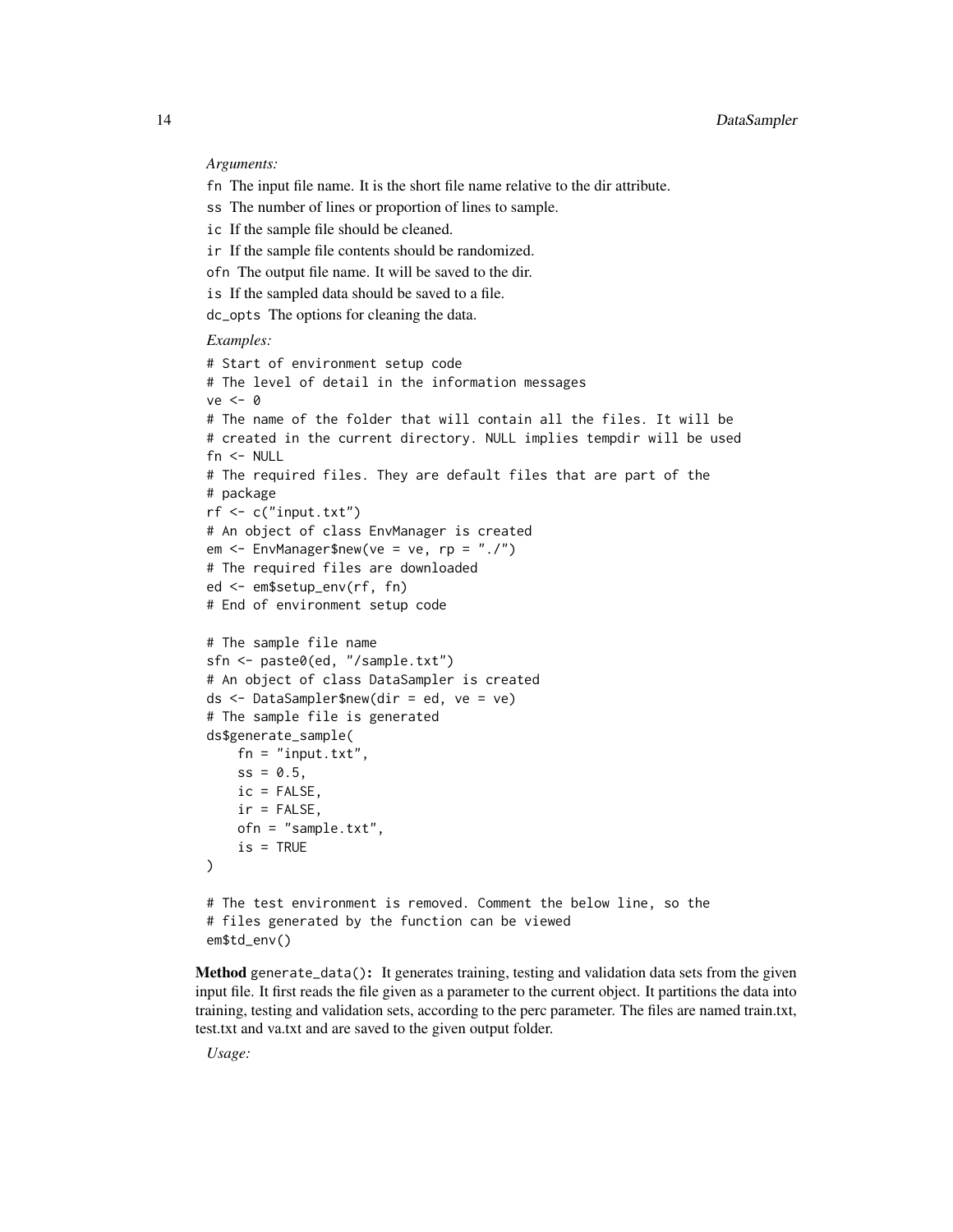# DataSampler 15

```
DataSampler$generate_data(fn, percs)
 Arguments:
 fn The input file name. It should be relative to the dir attribute.
 percs The size of the training, testing and validation sets.
 Examples:
 # Start of environment setup code
 # The level of detail in the information messages
 ve < - \theta# The name of the folder that will contain all the files. It will be
 # created in the current directory. NULL implies tempdir will be
 # used
 fn < - NULL
 # The required files. They are default files that are part of the
 # package
 rf \leftarrow c("input.txt")# An object of class EnvManager is created
 em <- EnvManager$new(ve = ve)
 # The required files are downloaded
 ed <- em$setup_env(rf, fn)
 # End of environment setup code
 # The files to clean
 fns <- c("train", "test", "validate")
 # An object of class DataSampler is created
 ds <- DataSampler$new(dir = ed, ve = ve)
 # The train, test and validation files are generated
 ds$generate_data(
     fn = "input.txt",percs = list(
          "train" = 0.8,
          "test" = 0.1,
          "validate" = 0.1)
 )
 # The test environment is removed. Comment the below line, so the
 # files generated by the function can be viewed
 em$td_env()
Method clone(): The objects of this class are cloneable with this method.
 Usage:
 DataSampler$clone(deep = FALSE)
```
*Arguments:*

deep Whether to make a deep clone.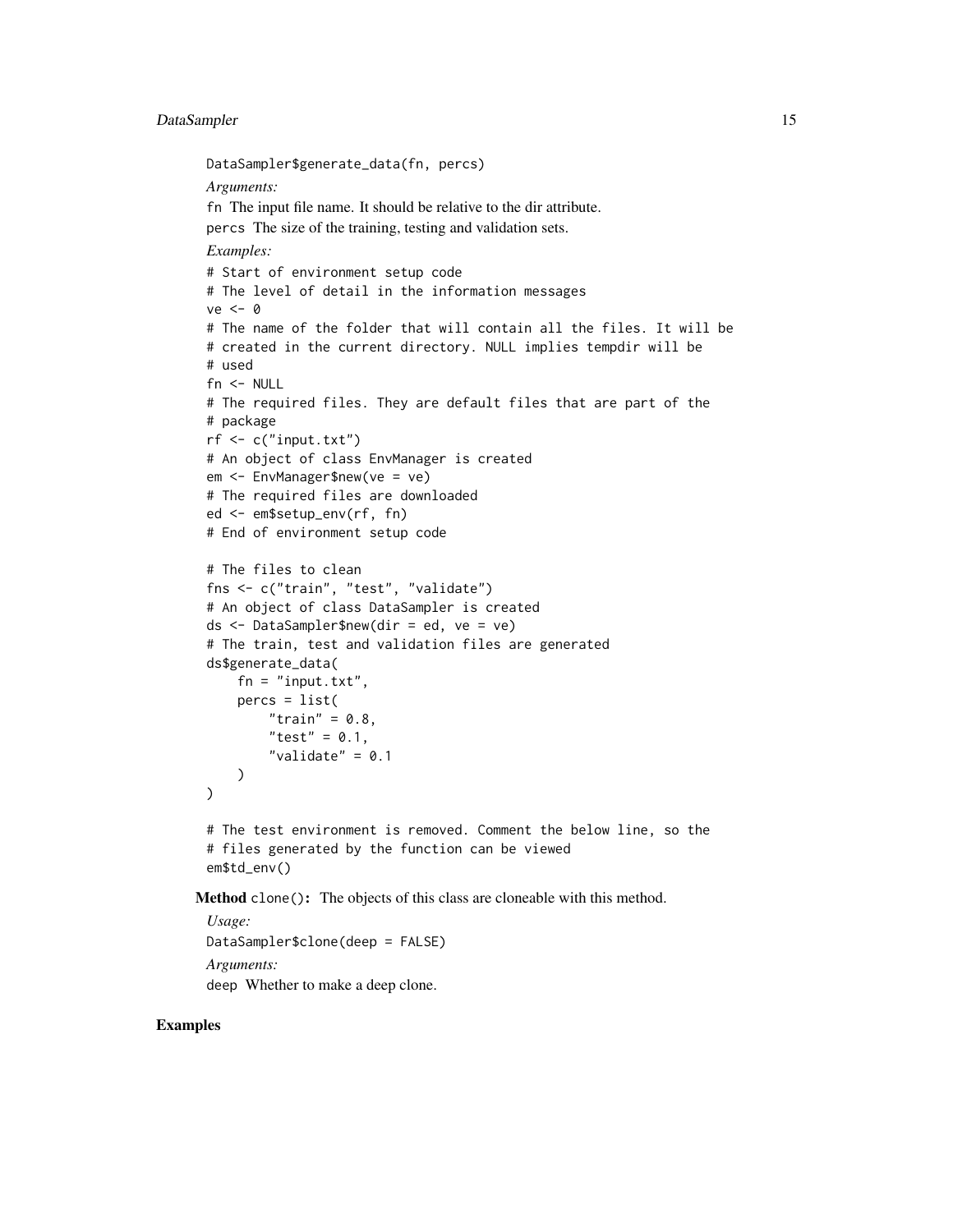```
## ------------------------------------------------
## Method `DataSampler$generate_sample`
## ------------------------------------------------
# Start of environment setup code
# The level of detail in the information messages
ve <- 0
# The name of the folder that will contain all the files. It will be
# created in the current directory. NULL implies tempdir will be used
fn <- NULL
# The required files. They are default files that are part of the
# package
rf <- c("input.txt")
# An object of class EnvManager is created
em <- EnvManager$new(ve = ve, rp = "./")
# The required files are downloaded
ed <- em$setup_env(rf, fn)
# End of environment setup code
# The sample file name
sfn <- paste0(ed, "/sample.txt")
# An object of class DataSampler is created
ds <- DataSampler$new(dir = ed, ve = ve)
# The sample file is generated
ds$generate_sample(
   fn = "input.txt",ss = 0.5,
    ic = FALSE,
    ir = FALSE,ofn = "sample.txt",
    is = TRUE)
# The test environment is removed. Comment the below line, so the
# files generated by the function can be viewed
em$td_env()
## ------------------------------------------------
## Method `DataSampler$generate_data`
## ------------------------------------------------
# Start of environment setup code
# The level of detail in the information messages
ve <- 0
# The name of the folder that will contain all the files. It will be
# created in the current directory. NULL implies tempdir will be
# used
fn <- NULL
# The required files. They are default files that are part of the
# package
rf <- c("input.txt")
# An object of class EnvManager is created
em <- EnvManager$new(ve = ve)
```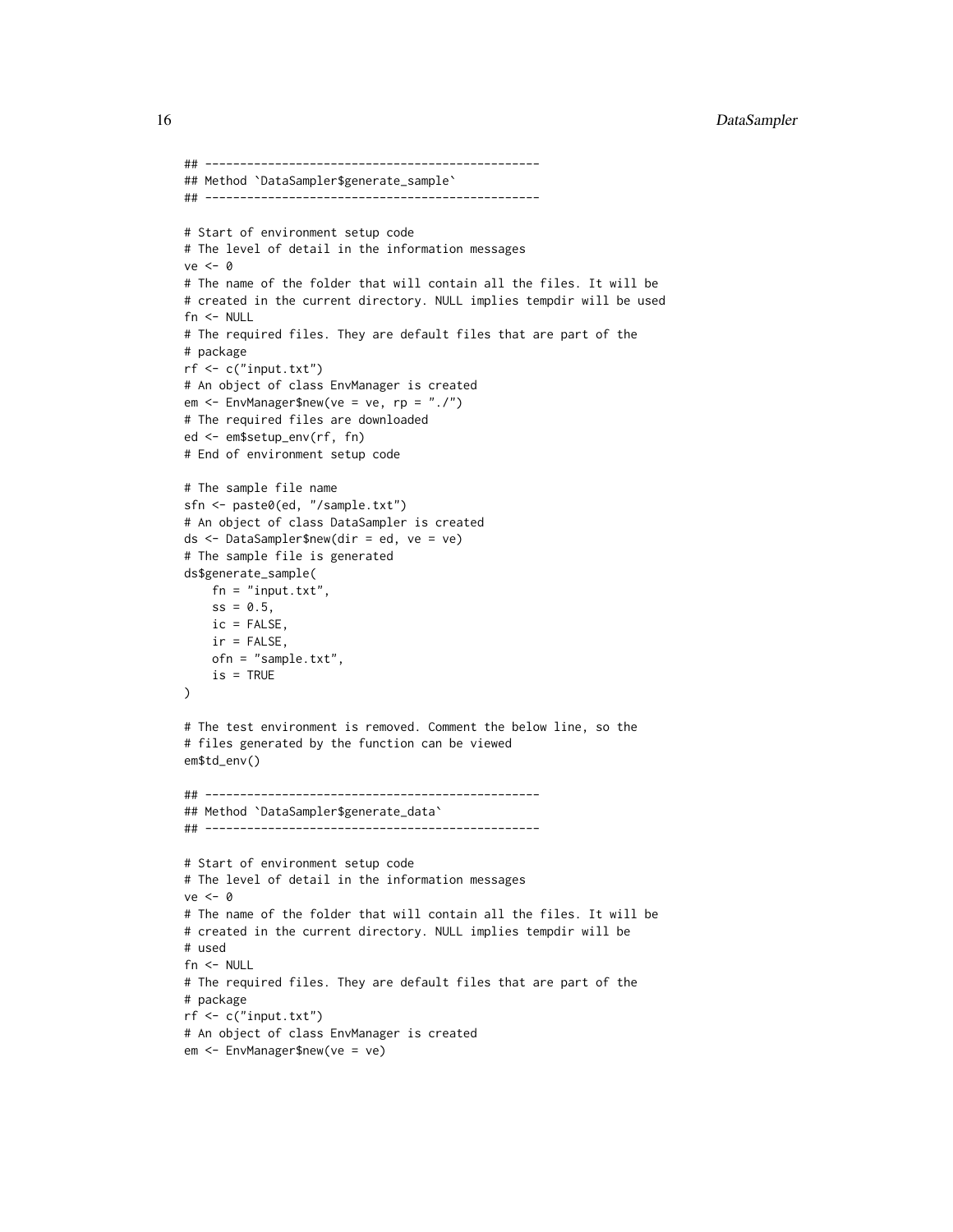# <span id="page-16-0"></span>EnvManager 17

```
# The required files are downloaded
ed <- em$setup_env(rf, fn)
# End of environment setup code
# The files to clean
fns <- c("train", "test", "validate")
# An object of class DataSampler is created
ds <- DataSampler$new(dir = ed, ve = ve)
# The train, test and validation files are generated
ds$generate_data(
   fn = "input.txt",percs = list(
        "train" = 0.8,
        "test" = 0.1,
        "validate" = 0.1)
\mathcal{L}# The test environment is removed. Comment the below line, so the
# files generated by the function can be viewed
em$td_env()
```
EnvManager *Allows managing the test environment*

#### Description

This class provides a method for creating directories in the tempdir folder for testing purposes. It also provides a method for reading files from the inst/extdata folder.

# Super class

[wordpredictor::Base](#page-0-0) -> EnvManager

#### Methods

#### Public methods:

- [EnvManager\\$new\(\)](#page-1-1)
- [EnvManager\\$get\\_data\\_fn\(\)](#page-17-0)
- [EnvManager\\$remove\\_files\(\)](#page-17-1)
- [EnvManager\\$td\\_env\(\)](#page-17-2)
- [EnvManager\\$cp\\_env\(\)](#page-17-3)
- [EnvManager\\$setup\\_env\(\)](#page-17-4)
- [EnvManager\\$clone\(\)](#page-2-1)

Method new(): It initializes the current object. It simply calls the base class constructor. *Usage:*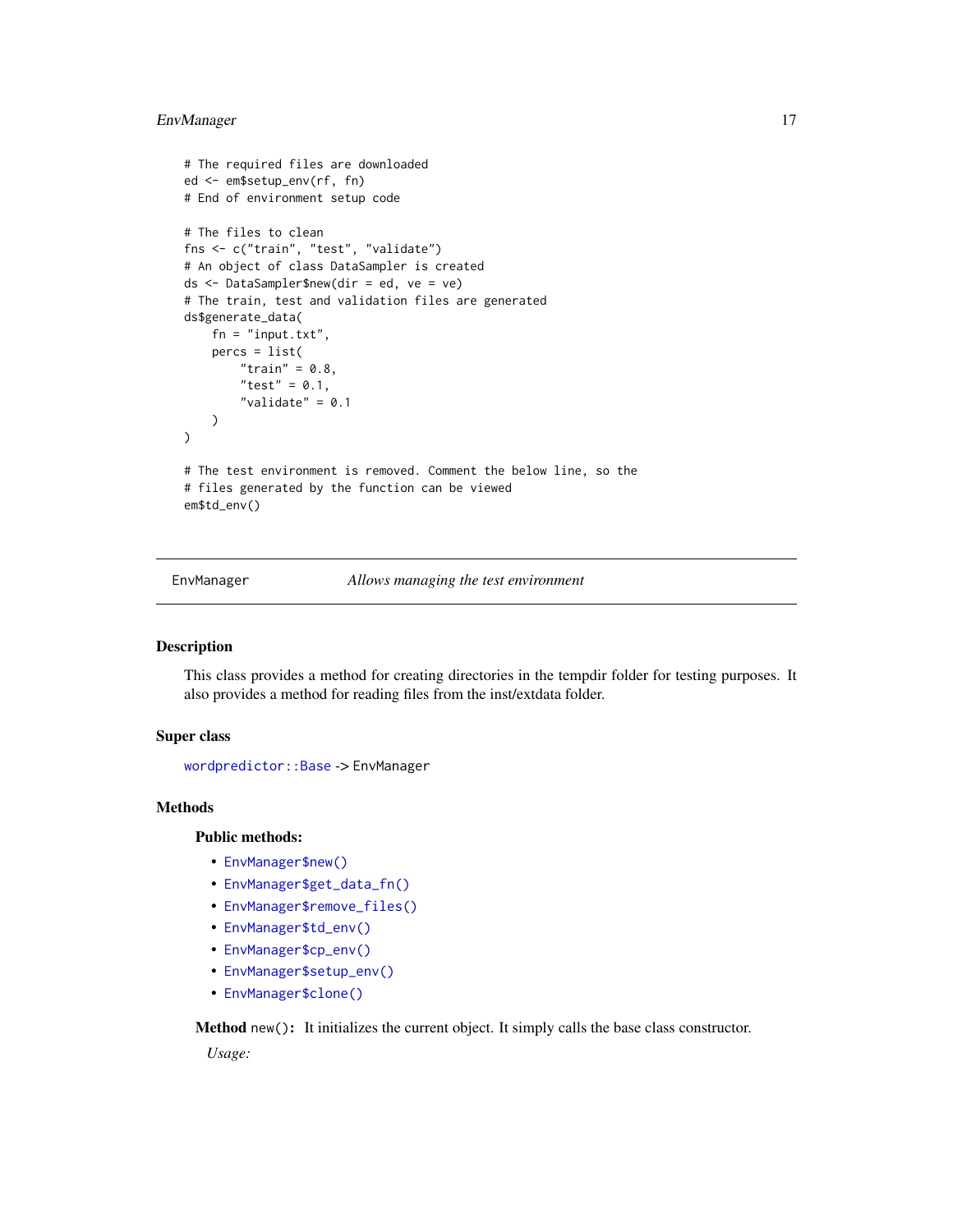EnvManager\$new(rp = " $\dots/$ ../", ve = 0) *Arguments:* rp The prefix for accessing the package root folder.

ve The level of detail in the information messages.

<span id="page-17-0"></span>Method get\_data\_fn(): Checks if the given file exists. If it does not exist, then it tries to load the file from the inst/extdata data folder of the package. It throws an error if the file was not found. If the file exists, then the method simply returns the file name.

*Usage:* EnvManager\$get\_data\_fn(fn, dfn) *Arguments:* fn The file name. dfn The name of the default file in the external data folder of the package. *Returns:* The name of the file if it exists, or the full path to the default file.

<span id="page-17-1"></span>Method remove\_files(): Removes all files in the given directory.

```
Usage:
EnvManager$remove_files(dn)
Arguments:
dn The directory name.
```
<span id="page-17-2"></span>Method td\_env(): Removes the ed folder created by the setup\_env method. Also sets the R option, "ed" to NULL.

*Usage:* EnvManager\$td\_env(rf = F) *Arguments:*

rf If the environment folder should be removed.

<span id="page-17-3"></span>Method cp\_env(): Copies the ed folder created by the setup\_env method to inst/extdata.

*Usage:* EnvManager\$cp\_env()

<span id="page-17-4"></span>Method setup\_env(): Copies the given files from test folder to the environment folder.

*Usage:*

EnvManager\$setup\_env(fns =  $c()$ , cf = NULL)

*Arguments:*

fns The list of test files to copy

cf A custom environment folder. It is a path relative to the current directory. If not specified, then the tempdir function is used to generate the environment folder.

*Returns:* The list of folders that can be used during testing.

Method clone(): The objects of this class are cloneable with this method.

*Usage:* EnvManager\$clone(deep = FALSE) *Arguments:* deep Whether to make a deep clone.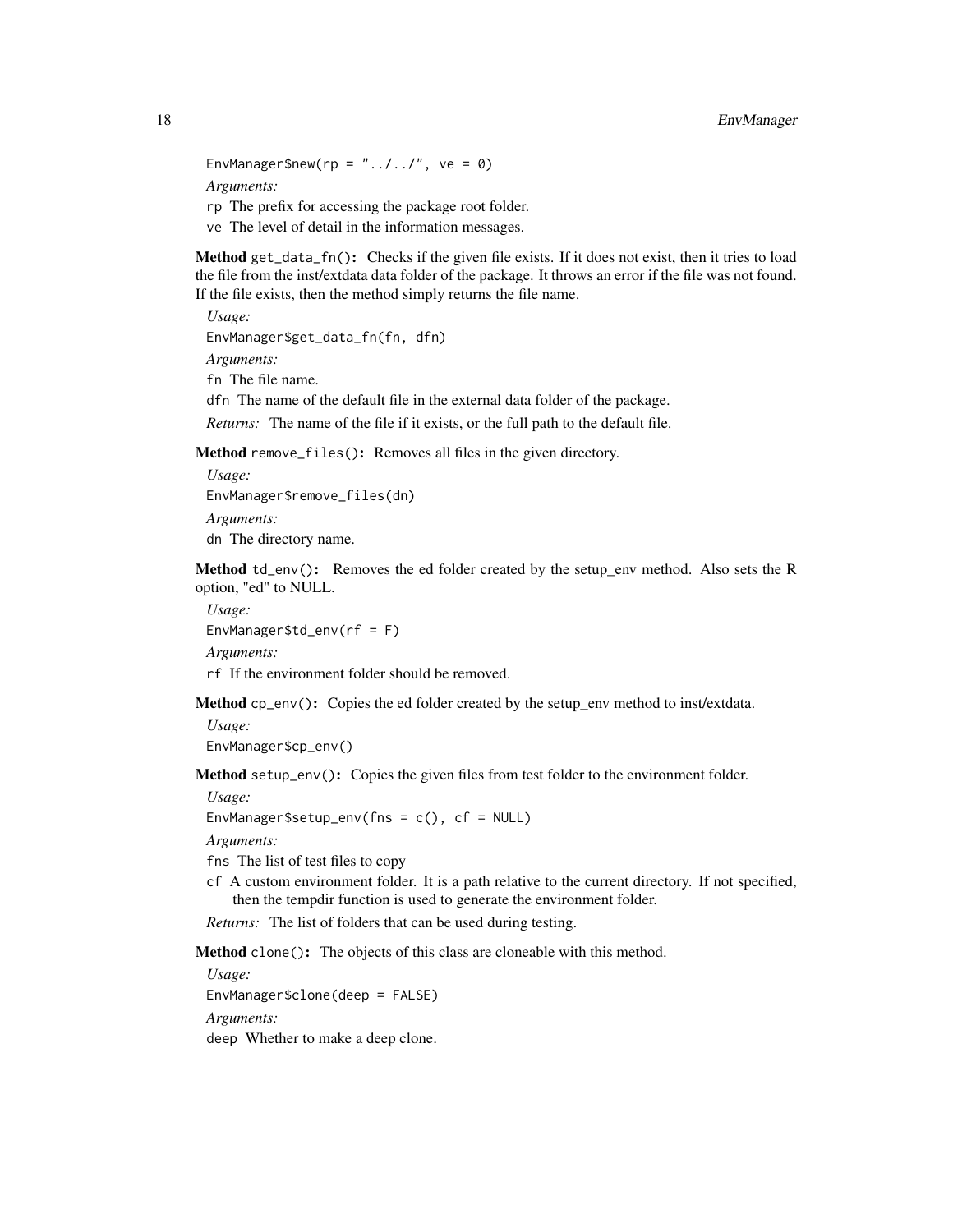<span id="page-18-0"></span>

# Description

The Model class represents n-gram models. An instance of the class is a single n-gram model. The attributes of this class are used to store n-gram model information. The class provides methods for loading and saving the model.

# Details

The attributes of this class are used to store n-gram model information such as model name, model description, model file name, n-gram size, transition probabilities data, default probability for words, data cleaning and tokenization options, word list, model path, data directory path and performance stats. The model is saved to a single file as a R object.

A model file contains all the information required by the model. The model object is used as input by classes that perform operations on the model such as evaluation of model performance, text predictions and comparison of model performance.

#### Super class

[wordpredictor::Base](#page-0-0) -> Model

# Public fields

pstats The performance stats for the model.

name The model name.

desc The model description.

#### Methods

Public methods:

- [Model\\$new\(\)](#page-1-1)
- [Model\\$load\\_model\(\)](#page-19-0)
- [Model\\$get\\_config\(\)](#page-19-1)
- [Model\\$get\\_size\(\)](#page-19-2)
- [Model\\$clone\(\)](#page-2-1)

Method new(): It initializes the current object. It is used to set the maximum n-gram number, sample size, input file name, data cleaner options, tokenization options, combined transition probabilities file name and verbose.

*Usage:*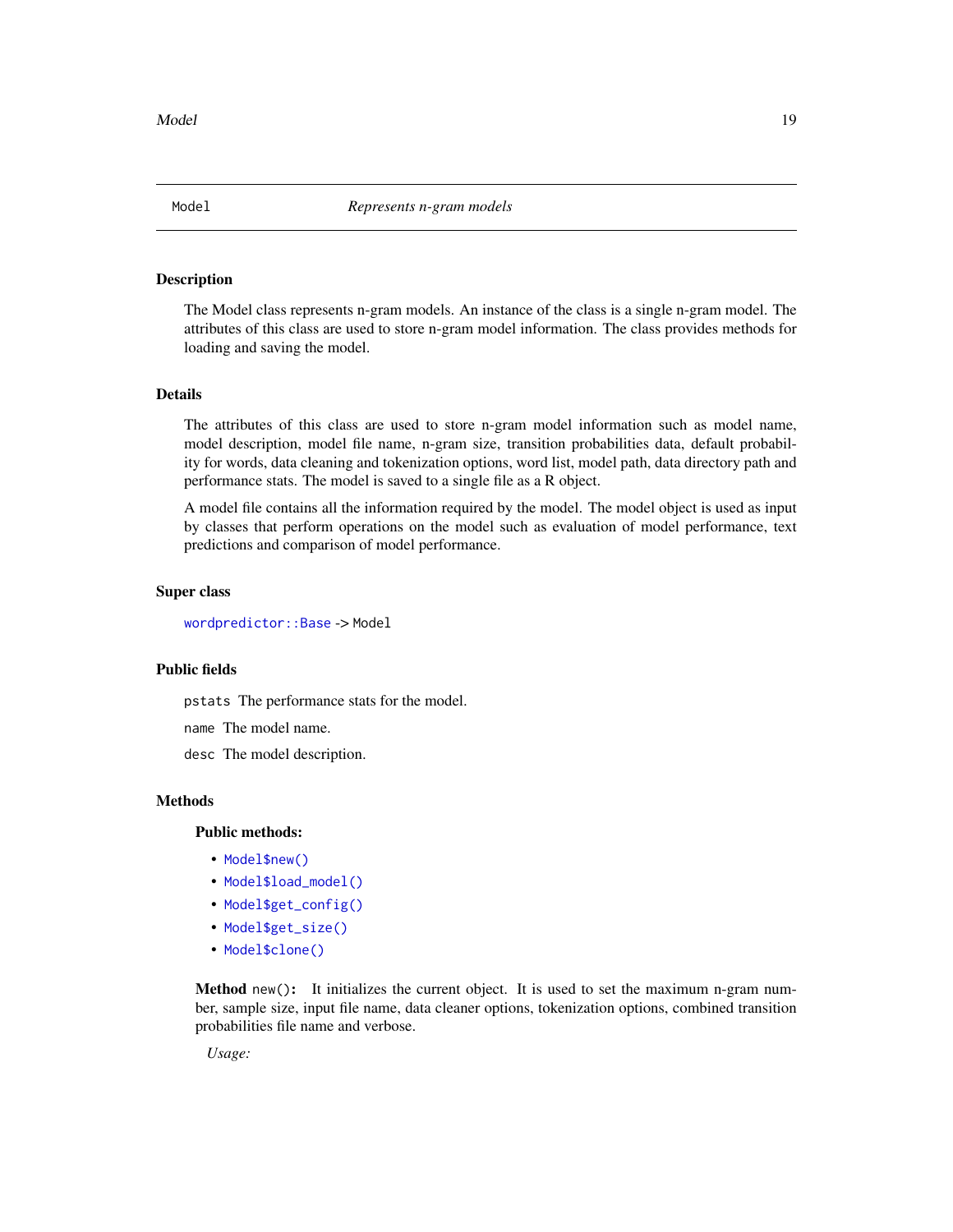```
Model$new(
 name = NULL,desc = NULL,fn = NULL,df = NULL,n = 4,
 ssize = 0.3,
 dir = ".".dc\_opts = list(),
 tg\_opts = list(),
  ve = 0)
```
*Arguments:*

name The model name.

desc The model description.

fn The model file name.

df The name of the file used to generate the model.

n The maximum n-gram number supported by the model.

ssize The sample size as a proportion of the input file.

dir The directory containing the model files.

dc\_opts The data cleaner options.

tg\_opts The token generator options.

ve The level of detail in the information messages.

<span id="page-19-0"></span>Method load\_model(): It loads the model using the given information

*Usage:* Model\$load\_model()

<span id="page-19-1"></span>Method get\_config(): It returns the given configuration data

*Usage:* Model\$get\_config(cn) *Arguments:* cn The name of the required configuration.

*Returns:* The configuration value.

<span id="page-19-2"></span>Method get\_size(): It returns the size of the current object. The object size is calculated as the sum of sizes of the object attributes.

*Usage:* Model\$get\_size() *Returns:* The size of the object in bytes.

Method clone(): The objects of this class are cloneable with this method.

*Usage:* Model\$clone(deep = FALSE) *Arguments:* deep Whether to make a deep clone.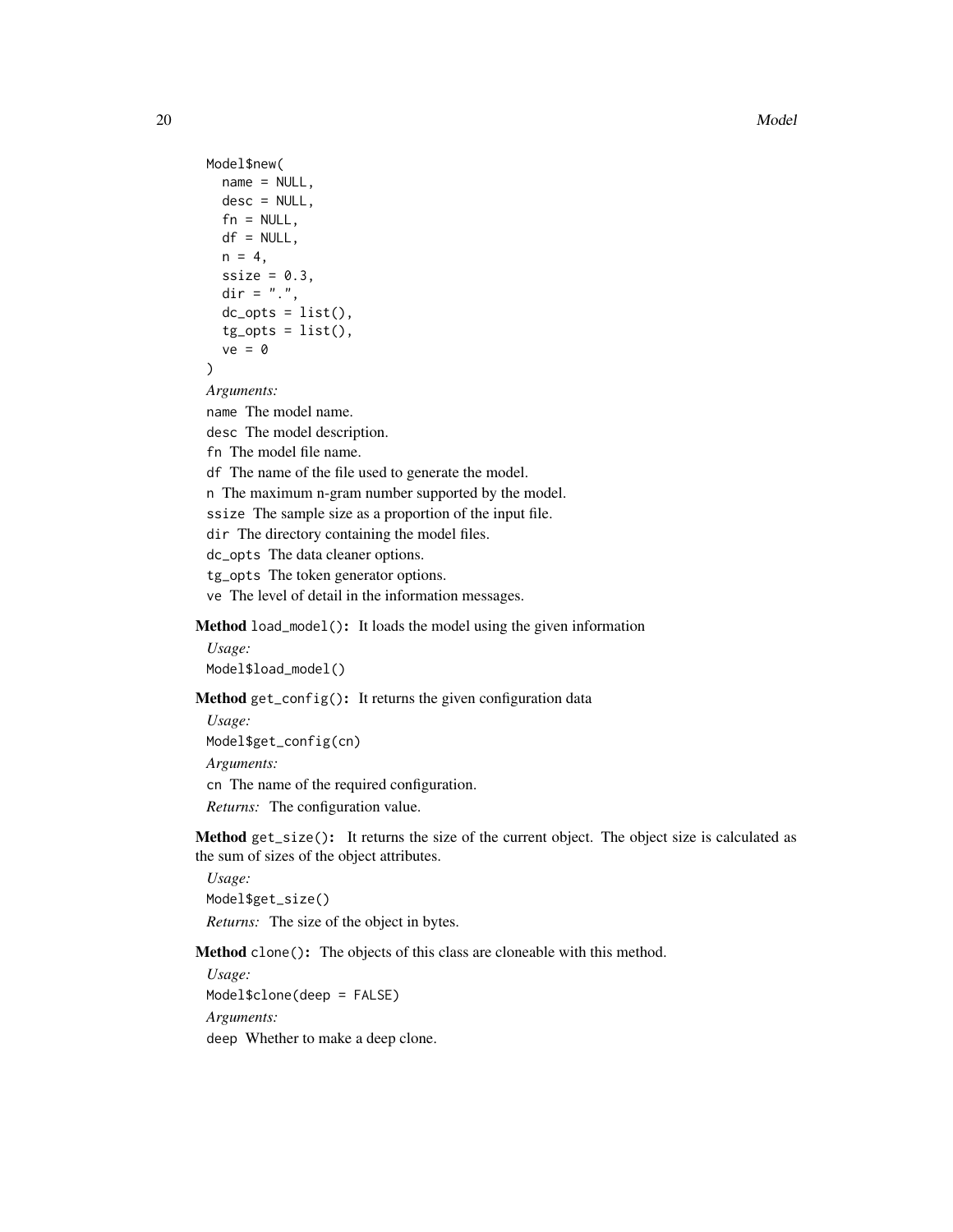#### <span id="page-20-0"></span>Description

It provides methods for performing extrinsic and intrinsic evaluation of a n-gram model. It also provides a method for comparing performance of multiple n-gram models.

Intrinsic evaluation is based on calculation of Perplexity. Extrinsic evaluation involves determining the percentage of correct next word predictions.

# Details

Before performing the intrinsic and extrinsic model evaluation, a validation file must be first generated. This can be done using the DataSampler class.

Each line in the validation file is evaluated. For intrinsic evaluation Perplexity for the line is calculated. An overall summary of the Perplexity calculations is returned. It includes the min, max and mean Perplexity.

For extrinsic evaluation, next word prediction is performed on each line. If the actual next word is one of the three predicted next words, then the prediction is considered to be accurate. The extrinsic evaluation returns the percentage of correct and incorrect predictions.

#### Super class

[wordpredictor::Base](#page-0-0) -> ModelEvaluator

# Methods

#### Public methods:

- [ModelEvaluator\\$new\(\)](#page-1-1)
- [ModelEvaluator\\$compare\\_performance\(\)](#page-20-1)
- [ModelEvaluator\\$plot\\_stats\(\)](#page-21-0)
- [ModelEvaluator\\$evaluate\\_performance\(\)](#page-22-0)
- [ModelEvaluator\\$intrinsic\\_evaluation\(\)](#page-23-0)
- [ModelEvaluator\\$extrinsic\\_evaluation\(\)](#page-23-1)
- [ModelEvaluator\\$clone\(\)](#page-2-1)

Method new(): It initializes the current object. It is used to set the model file name and verbose options.

*Usage:*

ModelEvaluator\$new(mf = NULL,  $ve = 0$ )

*Arguments:*

mf The model file name.

<span id="page-20-1"></span>ve The level of detail in the information messages.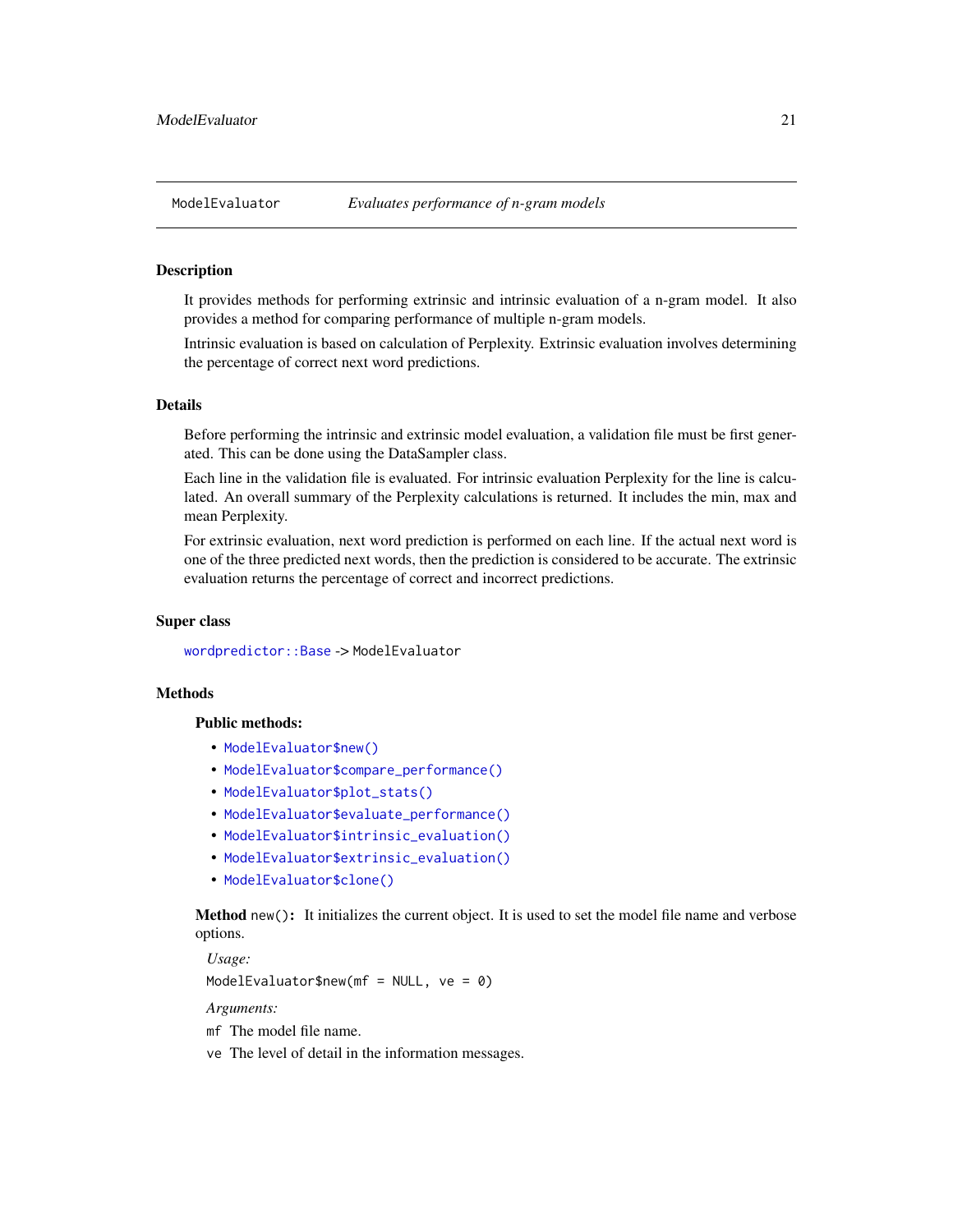Method compare\_performance(): It compares the performance of the models in the given folder.

The performance of the model is compared for the 4 metric which are time taken, memory used, Perplexity and accuracy. The performance comparison is displayed on plots.

4 plots are displayed. One for each performance metric. A fifth plot shows the variation of Perplexity with accuracy. All 5 plots are plotted on one page.

*Usage:*

ModelEvaluator\$compare\_performance(opts)

*Arguments:*

opts The options for comparing model performance.

- save to. The graphics device to save the plot to. NULL implies plot is printed.
- dir. The directory containing the model file, plot and stats.

*Examples:*

```
# Start of environment setup code
# The level of detail in the information messages
ve <- 0
# The name of the folder that will contain all the files. It will be
# created in the current directory. NULL implies tempdir will be
# used.
fn < - NULL
# The required files. They are default files that are part of the
# package
rf <- c("def-model.RDS")
# An object of class EnvManager is created
em \leq EnvManager$new(ve = ve, rp = "./")
# The required files are downloaded
ed <- em$setup_env(rf, fn)
# End of environment setup code
# ModelEvaluator class object is created
me <- ModelEvaluator$new(ve = ve)
# The performance evaluation is performed
me$compare_performance(opts = list(
    "save_to" = NULL,
    "dir" = ed
))
# The test environment is removed. Comment the below line, so the
# files generated by the function can be viewed
```
em\$td\_env()

<span id="page-21-0"></span>Method plot\_stats(): It plots the given stats on 5 plots. The plots are displayed on a single page.

The 4 performance metrics which are time taken, memory, Perplexity and accuracy are plotted against the model name. Another plot compares Perplexity with accuracy for each model.

*Usage:* ModelEvaluator\$plot\_stats(data)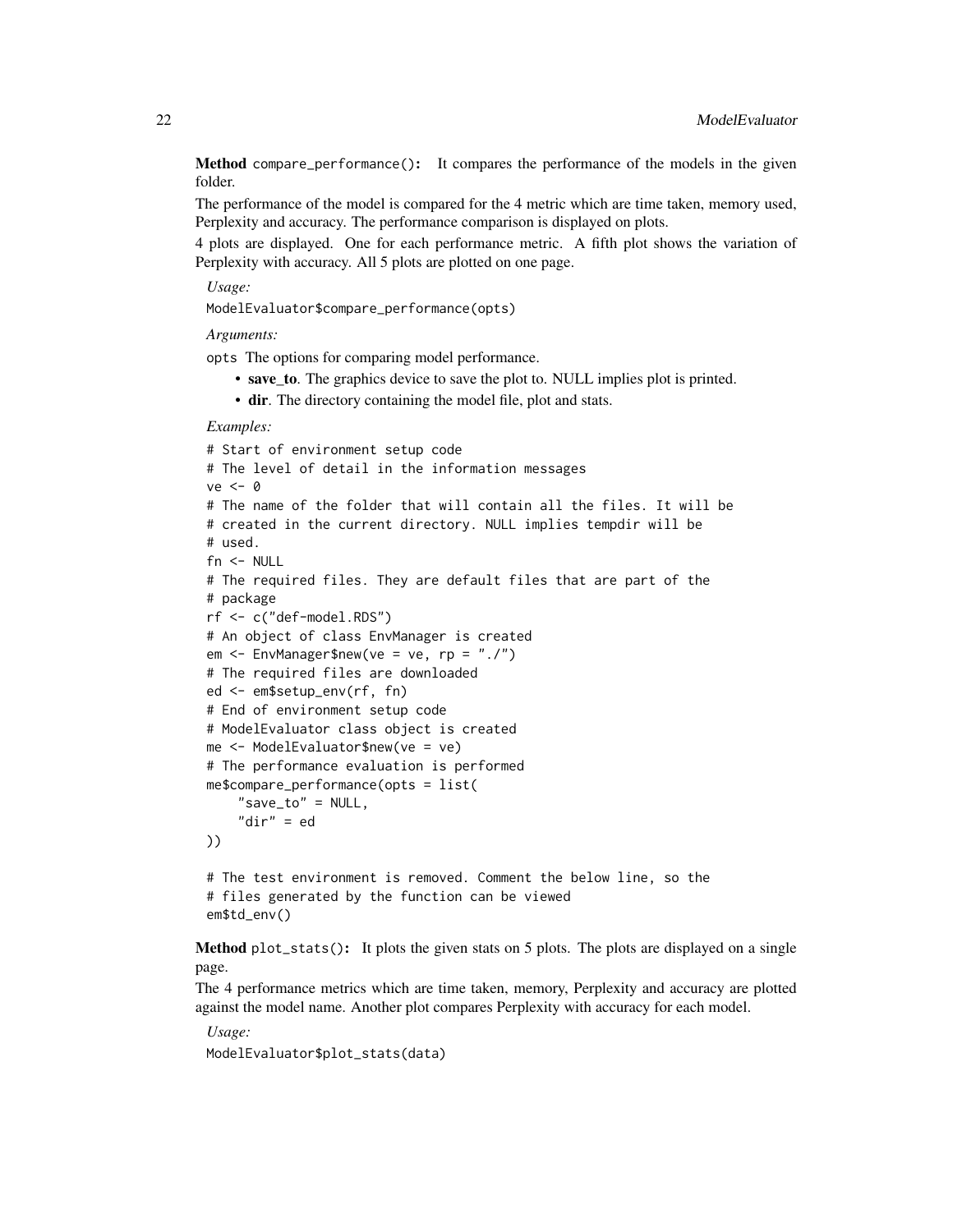*Arguments:*

data The data to plot

*Returns:* The ggplot object is returned.

<span id="page-22-0"></span>Method evaluate\_performance(): It performs intrinsic and extrinsic evaluation for the given model and validation text file. The given number of lines in the validation file are used in the evaluation

It performs two types of evaluations. One is intrinsic evaluation, based on Perplexity, the other is extrinsic evaluation based on accuracy.

It returns the results of evaluation. 4 evaluation metrics are returned. Perplexity, accuracy, memory and time taken. Memory is the size of the model object. Time taken is the time needed for performing both evaluations.

The results of the model evaluation are saved within the model object and also returned.

*Usage:*

ModelEvaluator\$evaluate\_performance(lc, fn)

*Arguments:*

- lc The number of lines of text in the validation file to be used for the evaluation.
- fn The name of the validation file. If it does not exist, then the default file validation-clean.txt is checked in the models folder

*Returns:* The performance stats are returned.

```
# Start of environment setup code
# The level of detail in the information messages
ve < - \theta# The name of the folder that will contain all the files. It will be
# created in the current directory. NULL implies tempdir will be used
fn <- NULL
# The required files. They are default files that are part of the
# package
rf <- c("def-model.RDS", "validate-clean.txt")
# An object of class EnvManager is created
em \leq EnvManager$new(ve = ve, rp = "./")
# The required files are downloaded
ed <- em$setup_env(rf, fn)
# End of environment setup code
# The model file name
mfn <- paste0(ed, "/def-model.RDS")
# The validation file name
```

```
vfn <- paste0(ed, "/validate-clean.txt")
```

```
# ModelEvaluator class object is created
me < - ModelEvaluator$new(mf = mfn, ve = ve)
# The performance evaluation is performed
stats <- me$evaluate_performance(lc = 20, fn = vfn)
# The evaluation stats are printed
```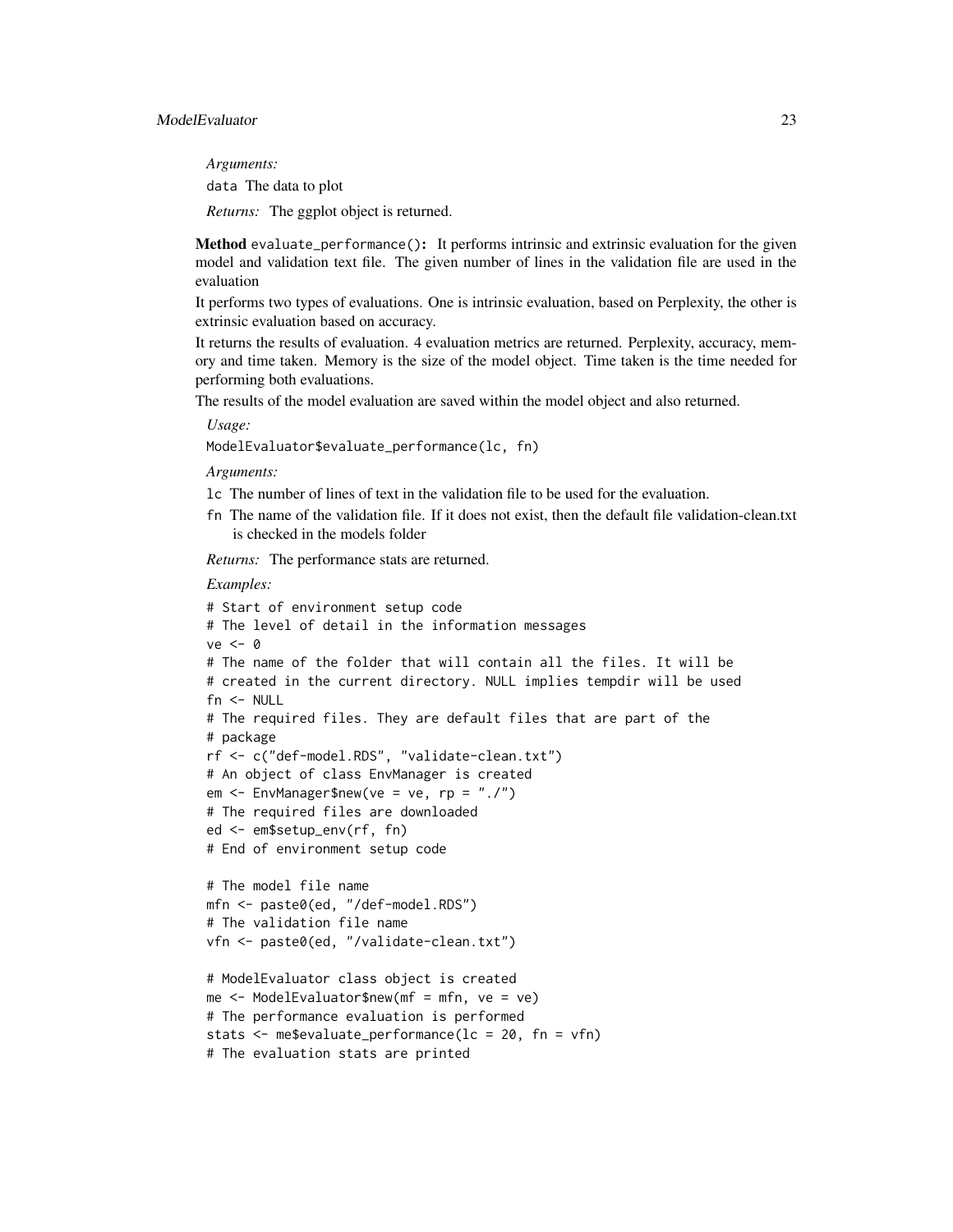```
print(stats)
# The test environment is removed. Comment the below line, so the
# files generated by the function can be viewed
em$td_env()
```
<span id="page-23-0"></span>Method intrinsic\_evaluation(): Evaluates the model using intrinsic evaluation based on Perplexity. The given number of sentences are taken from the validation file. For each sentence, the Perplexity is calculated.

*Usage:* ModelEvaluator\$intrinsic\_evaluation(lc, fn)

*Arguments:*

- lc The number of lines of text in the validation file to be used for the evaluation.
- fn The name of the validation file. If it does not exist, then the default file validation-clean.txt is checked in the models folder

*Returns:* The min, max and mean Perplexity score.

```
Examples:
```

```
# Start of environment setup code
# The level of detail in the information messages
ve < - \theta# The name of the folder that will contain all the files. It will be
# created in the current directory. NULL implies tempdir will be used
fn <- NULL
# The required files. They are default files that are part of the
# package
rf <- c("def-model.RDS", "validate-clean.txt")
# An object of class EnvManager is created
em \leq EnvManager$new(ve = ve, rp = "./")
# The required files are downloaded
ed <- em$setup_env(rf, fn)
# End of environment setup code
# The model file name
mfn <- paste0(ed, "/def-model.RDS")
```

```
# The validation file name
vfn <- paste0(ed, "/validate-clean.txt")
```

```
# ModelEvaluator class object is created
me <- ModelEvaluator$new(mf = mfn, ve = ve)
# The intrinsic evaluation is performed
stats <- me$intrinsic_evaluation(lc = 20, fn = vfn)
# The evaluation stats are printed
print(stats)
```

```
# The test environment is removed. Comment the below line, so the
# files generated by the function can be viewed
em$td_env()
```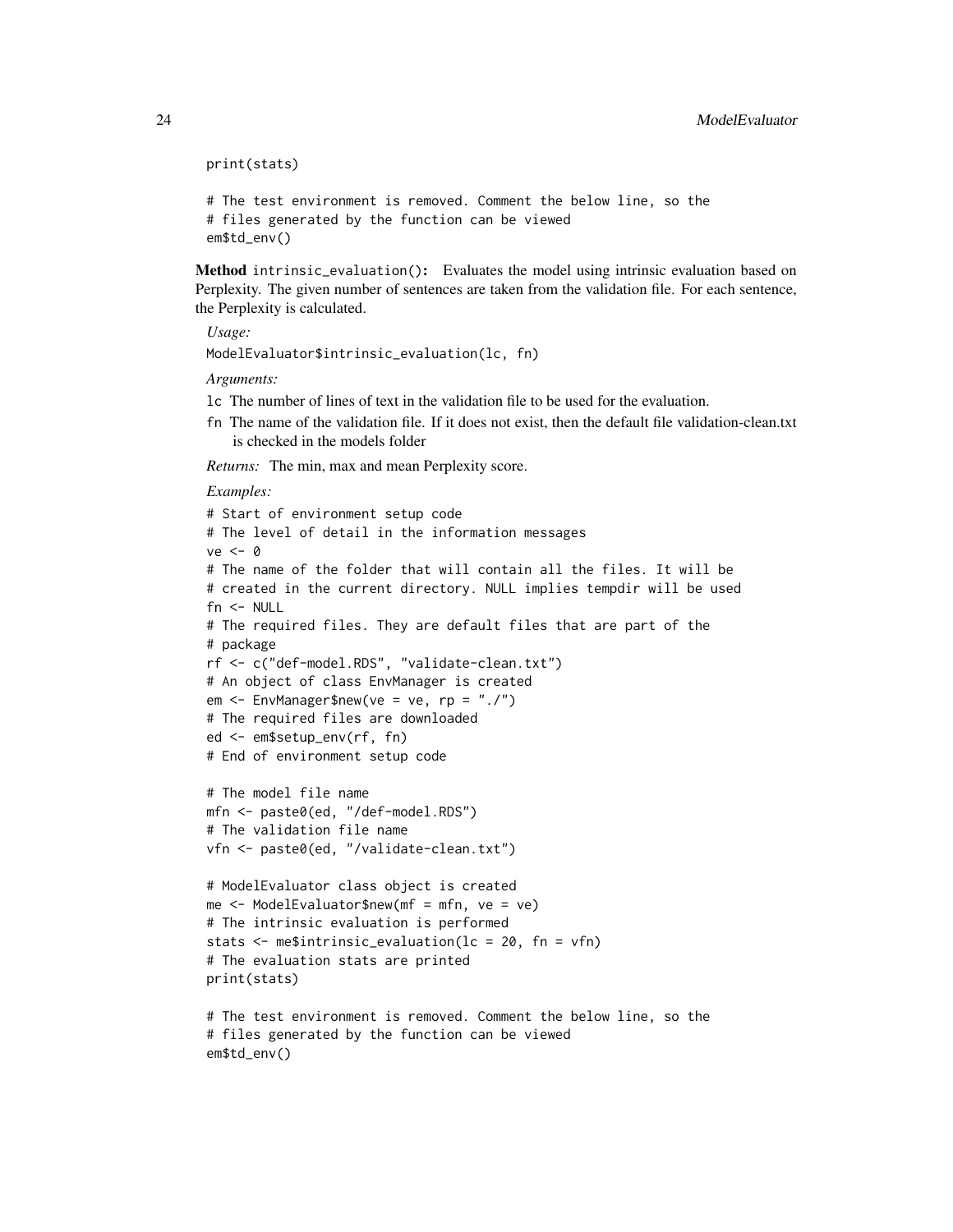# ModelEvaluator 25

Method extrinsic\_evaluation(): Evaluates the model using extrinsic evaluation based on Accuracy. The given number of sentences are taken from the validation file.

For each sentence, the model is used to predict the next word. The accuracy stats are returned. A prediction is considered to be correct if one of the predicted words matches the actual word.

*Usage:*

ModelEvaluator\$extrinsic\_evaluation(lc, fn)

*Arguments:*

lc The number of lines of text in the validation file to be used for the evaluation.

fn The name of the validation file.

*Returns:* The number of correct and incorrect predictions.

*Examples:*

```
# Start of environment setup code
# The level of detail in the information messages
ve <- 0
# The name of the folder that will contain all the files. It will be
# created in the current directory. NULL implies tempdir will be used
fn <- NULL
# The required files. They are default files that are part of the
# package
rf <- c("def-model.RDS", "validate-clean.txt")
# An object of class EnvManager is created
em \leq EnvManager$new(ve = ve, rp = "./")
# The required files are downloaded
ed <- em$setup_env(rf, fn)
# End of environment setup code
# The model file name
```

```
mfn <- paste0(ed, "/def-model.RDS")
# The validation file name
vfn <- paste0(ed, "/validate-clean.txt")
```

```
# ModelEvaluator class object is created
me < - ModelEvaluator$new(mf = mfn, ve = ve)
# The intrinsic evaluation is performed
stats \leq me$extrinsic_evaluation(lc = 100, fn = vfn)
# The evaluation stats are printed
print(stats)
```

```
# The test environment is removed. Comment the below line, so the
# files generated by the function can be viewed
em$td_env()
```
Method clone(): The objects of this class are cloneable with this method.

*Usage:* ModelEvaluator\$clone(deep = FALSE) *Arguments:* deep Whether to make a deep clone.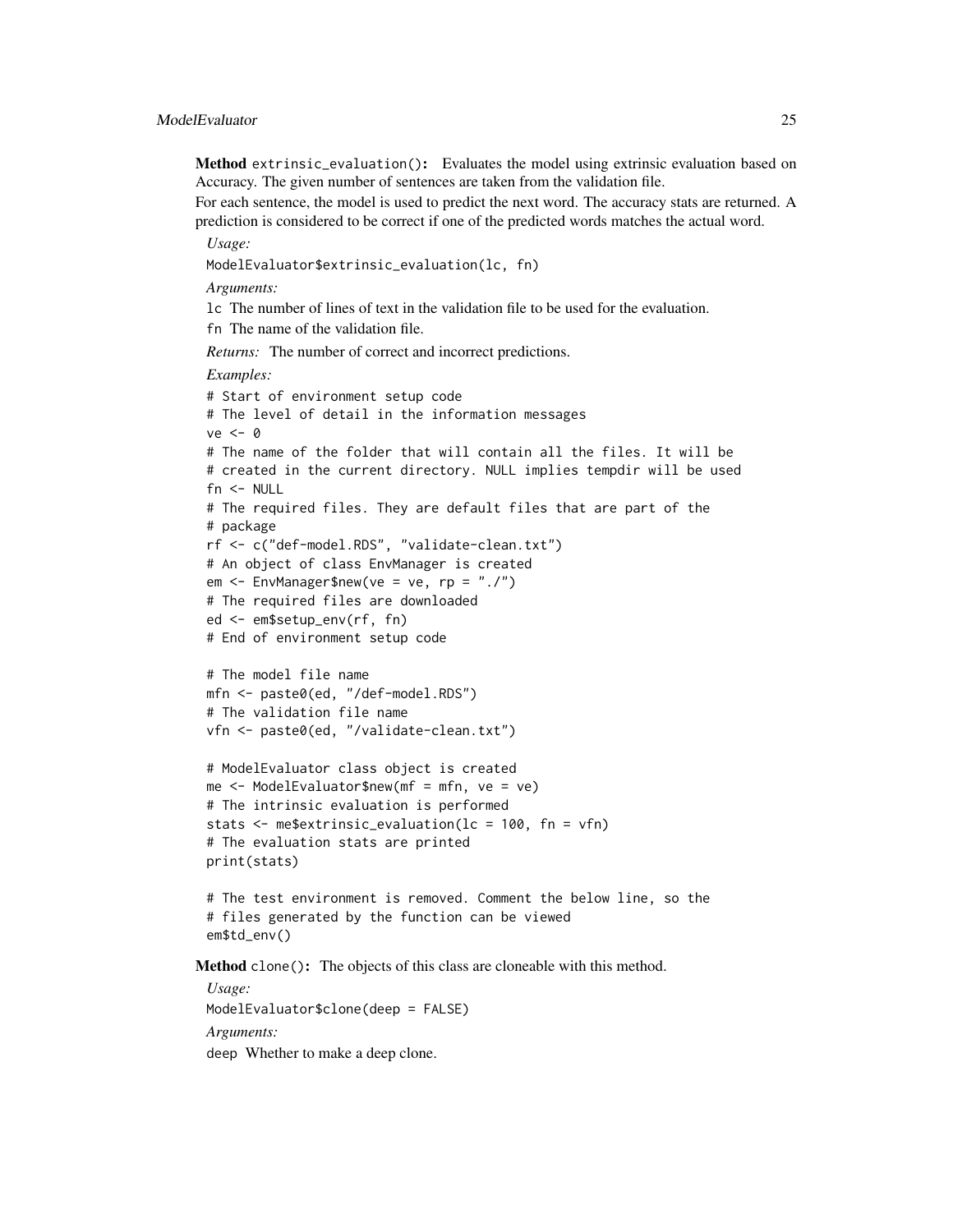```
## ------------------------------------------------
## Method `ModelEvaluator$compare_performance`
## ------------------------------------------------
# Start of environment setup code
# The level of detail in the information messages
ve < - \theta# The name of the folder that will contain all the files. It will be
# created in the current directory. NULL implies tempdir will be
# used.
fn <- NULL
# The required files. They are default files that are part of the
# package
rf <- c("def-model.RDS")
# An object of class EnvManager is created
em <- EnvManager$new(ve = ve, rp = "./")
# The required files are downloaded
ed <- em$setup_env(rf, fn)
# End of environment setup code
# ModelEvaluator class object is created
me <- ModelEvaluator$new(ve = ve)
# The performance evaluation is performed
me$compare_performance(opts = list(
    "save_to" = NULL,
    "dir" = ed))
# The test environment is removed. Comment the below line, so the
# files generated by the function can be viewed
em$td_env()
## ------------------------------------------------
## Method `ModelEvaluator$evaluate_performance`
## ------------------------------------------------
# Start of environment setup code
# The level of detail in the information messages
ve < - \theta# The name of the folder that will contain all the files. It will be
# created in the current directory. NULL implies tempdir will be used
fn <- NULL
# The required files. They are default files that are part of the
# package
rf <- c("def-model.RDS", "validate-clean.txt")
# An object of class EnvManager is created
em <- EnvManager$new(ve = ve, rp = "./")
# The required files are downloaded
ed <- em$setup_env(rf, fn)
# End of environment setup code
```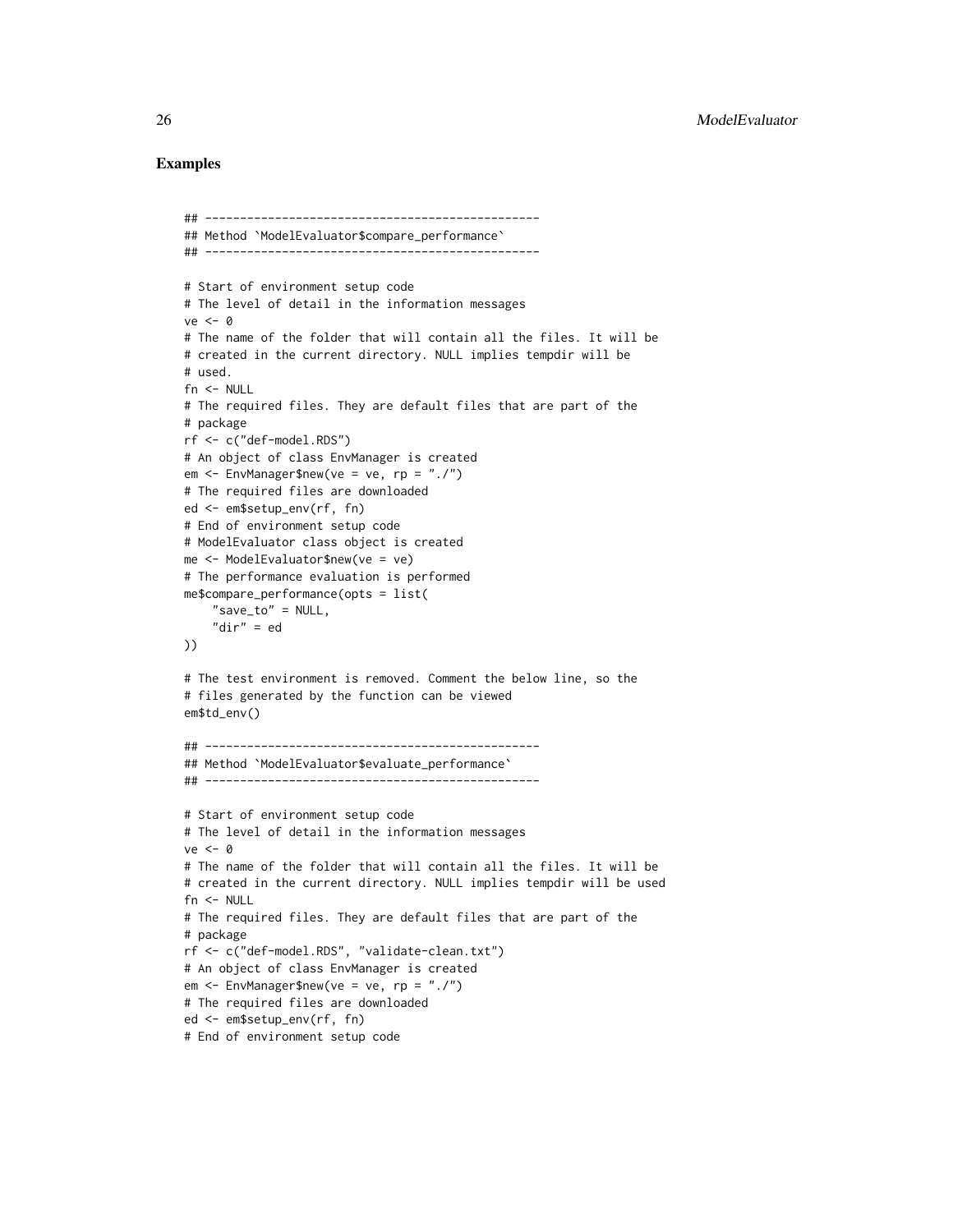# ModelEvaluator 27

```
# The model file name
mfn <- paste0(ed, "/def-model.RDS")
# The validation file name
vfn <- paste0(ed, "/validate-clean.txt")
# ModelEvaluator class object is created
me < - ModelEvaluator$new(mf = mfn, ve = ve)
# The performance evaluation is performed
stats <- me$evaluate_performance(lc = 20, fn = vfn)
# The evaluation stats are printed
print(stats)
# The test environment is removed. Comment the below line, so the
# files generated by the function can be viewed
em$td_env()
## ------------------------------------------------
## Method `ModelEvaluator$intrinsic_evaluation`
## ------------------------------------------------
# Start of environment setup code
# The level of detail in the information messages
ve < - \theta# The name of the folder that will contain all the files. It will be
# created in the current directory. NULL implies tempdir will be used
fn <- NULL
# The required files. They are default files that are part of the
# package
rf <- c("def-model.RDS", "validate-clean.txt")
# An object of class EnvManager is created
em <- EnvManager$new(ve = ve, rp = "./")
# The required files are downloaded
ed <- em$setup_env(rf, fn)
# End of environment setup code
# The model file name
mfn <- paste0(ed, "/def-model.RDS")
# The validation file name
vfn <- paste0(ed, "/validate-clean.txt")
# ModelEvaluator class object is created
me < - ModelEvaluator$new(mf = mfn, ve = ve)
# The intrinsic evaluation is performed
stats <- me$intrinsic_evaluation(lc = 20, fn = vfn)
# The evaluation stats are printed
print(stats)
# The test environment is removed. Comment the below line, so the
# files generated by the function can be viewed
em$td_env()
## ------------------------------------------------
## Method `ModelEvaluator$extrinsic_evaluation`
```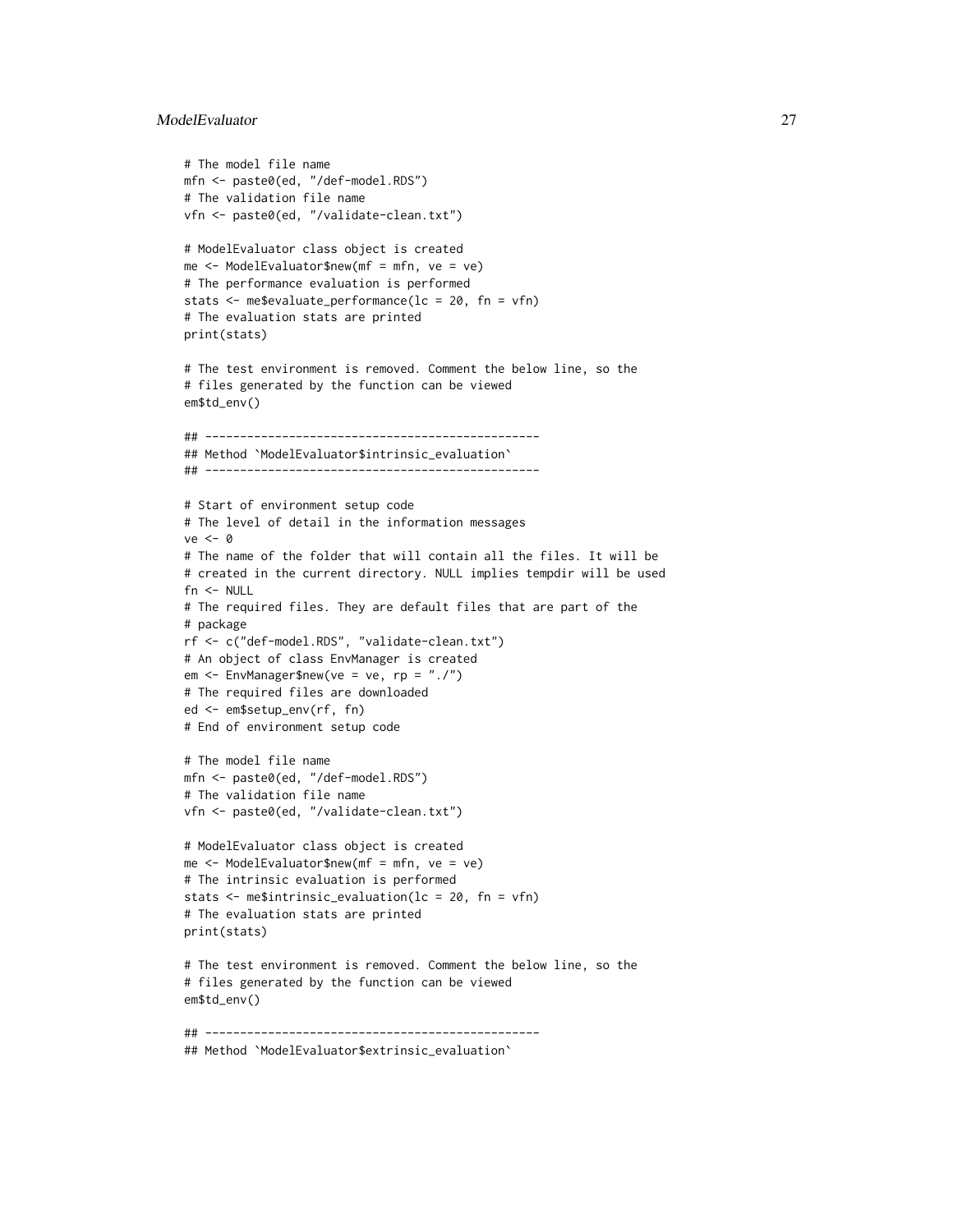```
## ------------------------------------------------
# Start of environment setup code
# The level of detail in the information messages
ve < - \theta# The name of the folder that will contain all the files. It will be
# created in the current directory. NULL implies tempdir will be used
fn <- NULL
# The required files. They are default files that are part of the
# package
rf <- c("def-model.RDS", "validate-clean.txt")
# An object of class EnvManager is created
em <- EnvManager$new(ve = ve, rp = "./")
# The required files are downloaded
ed <- em$setup_env(rf, fn)
# End of environment setup code
# The model file name
mfn <- paste0(ed, "/def-model.RDS")
# The validation file name
vfn <- paste0(ed, "/validate-clean.txt")
# ModelEvaluator class object is created
me <- ModelEvaluator$new(mf = mfn, ve = ve)
# The intrinsic evaluation is performed
stats <- me$extrinsic_evaluation(lc = 100, fn = vfn)
# The evaluation stats are printed
print(stats)
# The test environment is removed. Comment the below line, so the
# files generated by the function can be viewed
em$td_env()
```
ModelGenerator *Generates n-gram models from a text file*

# Description

It provides a method for generating n-gram models. The n-gram models may be customized by specifying data cleaning and tokenization options.

# Details

It provides a method that generates a n-gram model. The n-gram model may be customized by specifying the data cleaning and tokenization options.

The data cleaning options include removal of punctuation, stop words, extra space, non-dictionary words and bad words. The tokenization options include n-gram number and word stemming.

<span id="page-27-0"></span>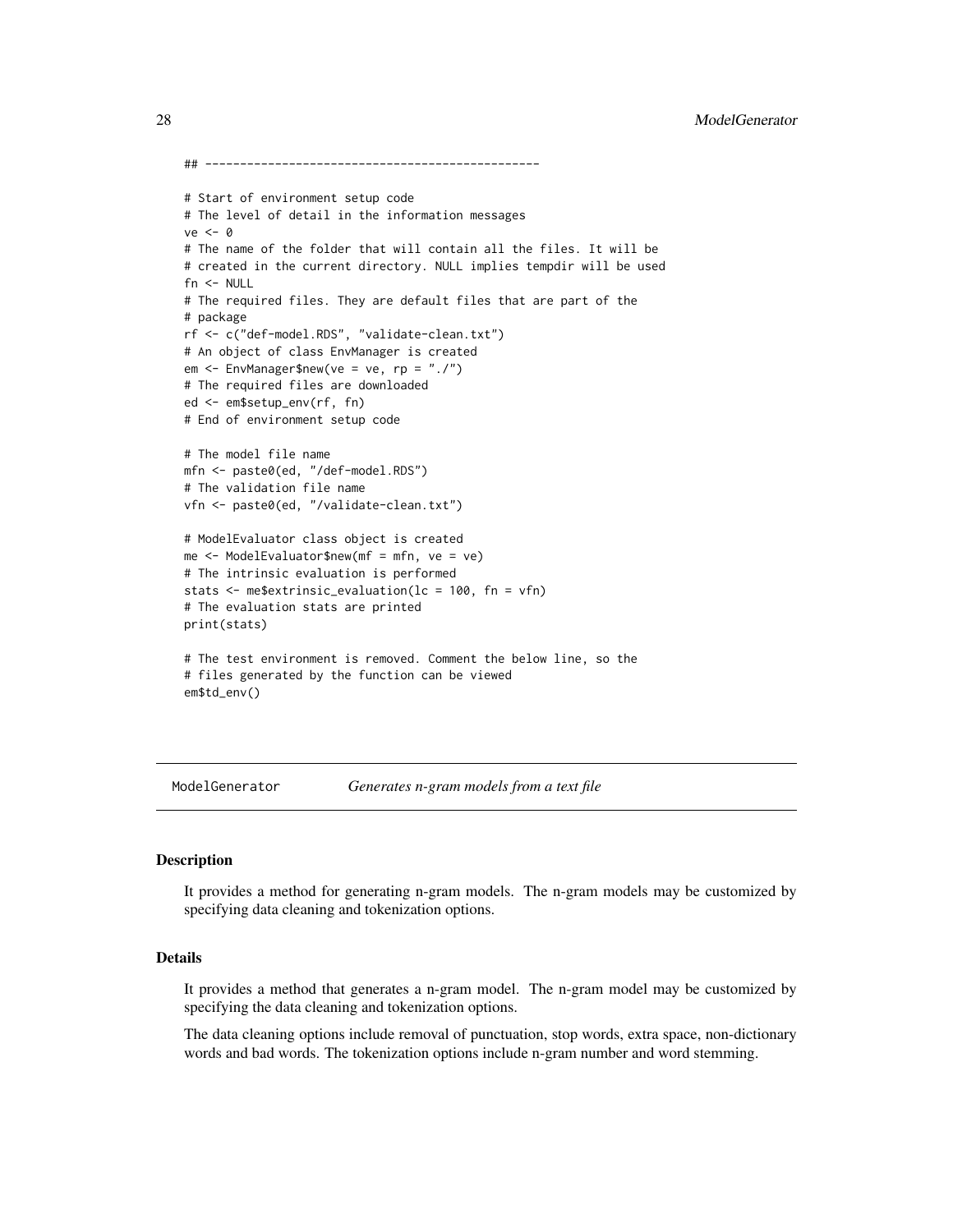# <span id="page-28-1"></span>ModelGenerator 29

#### Super class

[wordpredictor::Base](#page-0-0) -> ModelGenerator

# Methods

# Public methods:

- [ModelGenerator\\$new\(\)](#page-1-1)
- [ModelGenerator\\$generate\\_model\(\)](#page-28-0)
- [ModelGenerator\\$clone\(\)](#page-2-1)

Method new(): It initializes the current object. It is used to set the maximum n-gram number, sample size, input file name, data cleaner options, tokenization options and verbose option.

#### *Usage:*

```
ModelGenerator$new(
 name = NULL,desc = NULL,fn = NULL,df = NULL,n = 4,
  ssize = 0.3,
 dir = ".".dc\_opts = list(),
  tg\_opts = list(),
  ve = 0)
```
*Arguments:*

name The model name.

desc The model description.

- fn The model file name.
- df The path of the input text file. It should be the short file name and should be present in the data directory.

n The n-gram size of the model.

- ssize The sample size as a proportion of the input file.
- dir The directory containing the input and output files.
- dc\_opts The data cleaner options.

tg\_opts The token generator options.

ve The level of detail in the information messages.

<span id="page-28-0"></span>Method generate\_model(): It generates the model using the parameters passed to the object's constructor. It generates a n-gram model file and saves it to the model directory.

*Usage:*

ModelGenerator\$generate\_model()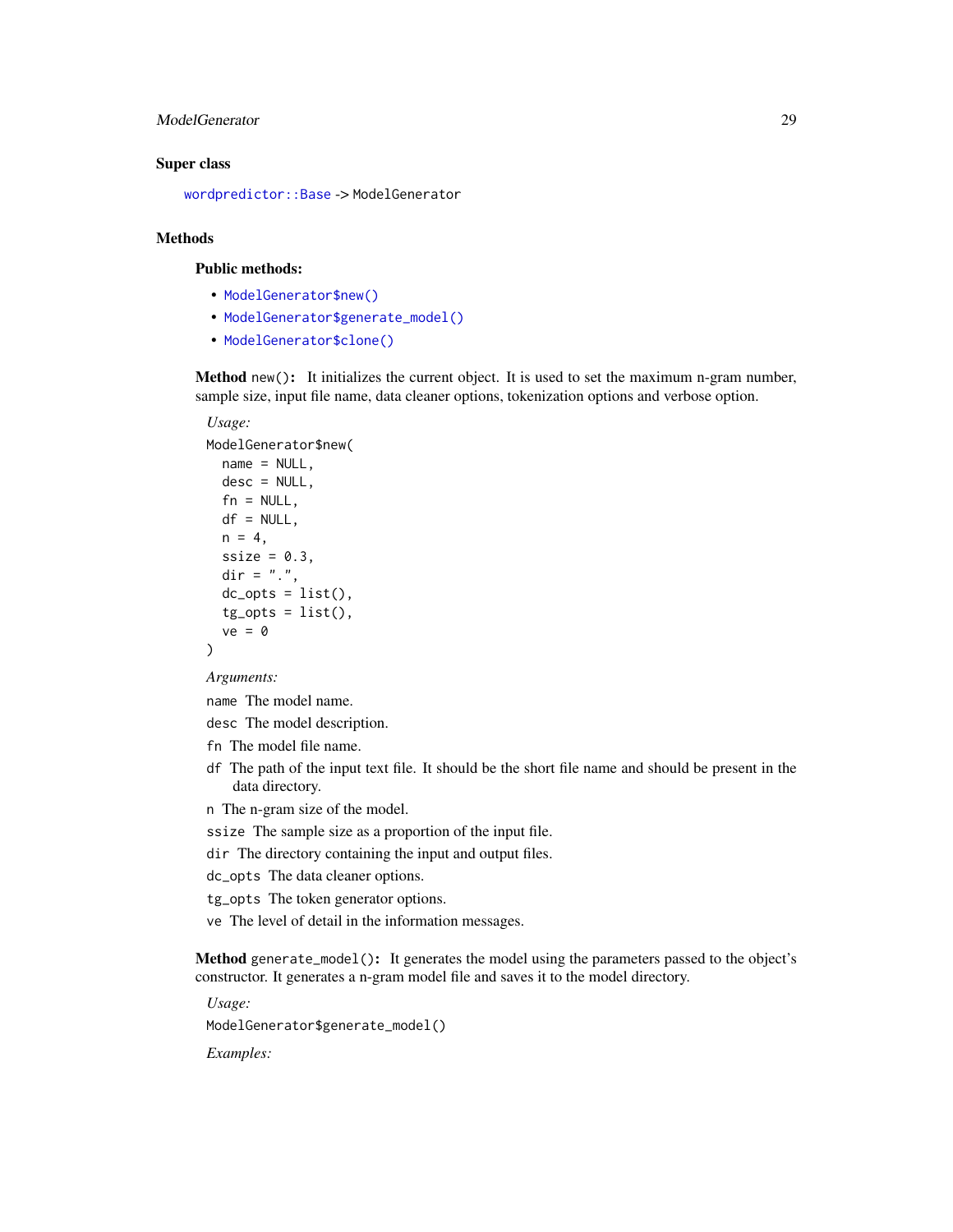```
# Start of environment setup code
# The level of detail in the information messages
ve < - \theta# The name of the folder that will contain all the files. It will be
# created in the current directory. NULL implies tempdir will be used
fn <- NULL
# The required files. They are default files that are part of the
# package
rf <- c("input.txt")
# An object of class EnvManager is created
em <- EnvManager$new(ve = ve, rp = "./")
# The required files are downloaded
ed <- em$setup_env(rf, fn)
# End of environment setup code
# ModelGenerator class object is created
mg <- ModelGenerator$new(
    name = "default-model",
    desc = "1 MB size and default options",
    fn = "def-model.RDS",
    df = "input.txt",n = 4,
    ssize = 0.99,
    dir = ed,
    dc\_opts = list(),
    tg\_opts = list(),
    ve = ve)
# The n-gram model is generated
mg$generate_model()
```

```
# The test environment is removed. Comment the below line, so the
# files generated by the function can be viewed
em$td_env()
```
Method clone(): The objects of this class are cloneable with this method.

*Usage:* ModelGenerator\$clone(deep = FALSE)

*Arguments:*

deep Whether to make a deep clone.

# Examples

## ------------------------------------------------ ## Method `ModelGenerator\$generate\_model` ## ------------------------------------------------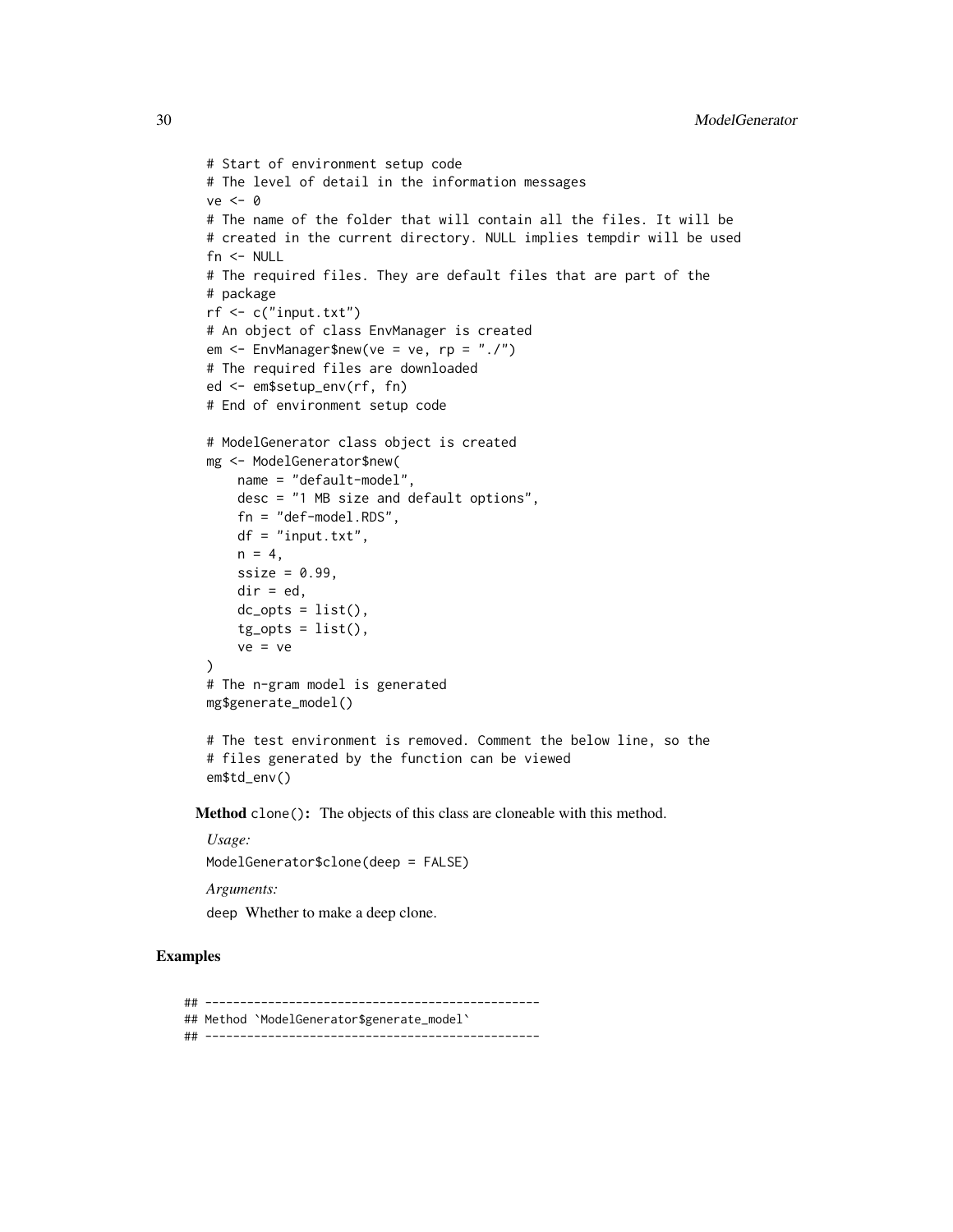# <span id="page-30-0"></span>ModelPredictor 31

```
# Start of environment setup code
# The level of detail in the information messages
ve < - \theta# The name of the folder that will contain all the files. It will be
# created in the current directory. NULL implies tempdir will be used
fn <- NULL
# The required files. They are default files that are part of the
# package
rf \leftarrow c("input.txt")# An object of class EnvManager is created
em <- EnvManager$new(ve = ve, rp = "./")
# The required files are downloaded
ed <- em$setup_env(rf, fn)
# End of environment setup code
# ModelGenerator class object is created
mg <- ModelGenerator$new(
   name = "default-model",
   desc = "1 MB size and default options",
   fn = "def-model.RDS",
   df = "input.txt",
   n = 4,
    ssize = 0.99,
    dir = ed,dc\_opts = list(),
    tg\_opts = list(),
    ve = ve)
# The n-gram model is generated
mg$generate_model()
# The test environment is removed. Comment the below line, so the
# files generated by the function can be viewed
em$td_env()
```
ModelPredictor *Allows predicting text, calculating word probabilities and Perplexity*

# Description

It provides a method for predicting the new word given a set of previous words. It also provides a method for calculating the Perplexity score for a set of words. Furthermore it provides a method for calculating the probability of a given word and set of previous words.

#### Super class

[wordpredictor::Base](#page-0-0) -> ModelPredictor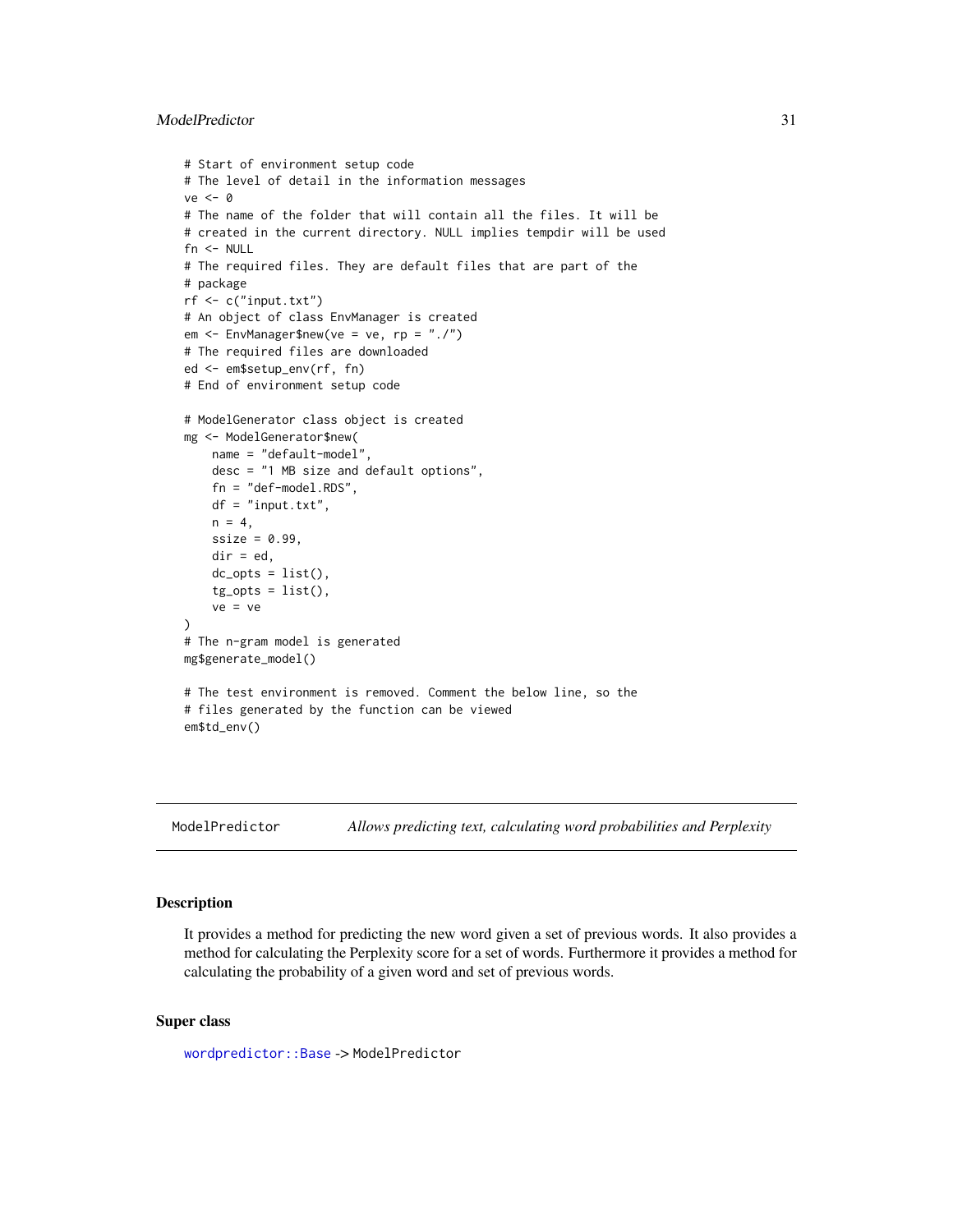# Methods

#### Public methods:

- [ModelPredictor\\$new\(\)](#page-1-1)
- [ModelPredictor\\$get\\_model\(\)](#page-31-0)
- [ModelPredictor\\$calc\\_perplexity\(\)](#page-31-1)
- [ModelPredictor\\$predict\\_word\(\)](#page-32-0)
- [ModelPredictor\\$get\\_word\\_prob\(\)](#page-33-0)
- [ModelPredictor\\$clone\(\)](#page-2-1)

Method new(): It initializes the current object. It is used to set the model file name and verbose options.

*Usage:* ModelPredictor\$new(mf, ve = 0)

*Arguments:*

mf The model file name.

ve The level of detail in the information messages.

<span id="page-31-0"></span>Method get\_model(): Returns the Model class object.

*Usage:*

ModelPredictor\$get\_model()

*Returns:* The Model class object is returned.

<span id="page-31-1"></span>Method calc\_perplexity(): The Perplexity for the given sentence is calculated. For each word, the probability of the word given the previous words is calculated. The probabilities are multiplied and then inverted. The nth root of the result is the perplexity, where n is the number of words in the sentence. If the stem\_words tokenization option was specified when creating the given model file, then the previous words are converted to their stems.

```
Usage:
```
ModelPredictor\$calc\_perplexity(words)

*Arguments:*

words The list of words.

*Returns:* The perplexity of the given list of words.

```
# Start of environment setup code
# The level of detail in the information messages
ve <- 0
# The name of the folder that will contain all the files. It will be
# created in the current directory. NULL implies tempdir will be used
fn < - NULL
# The required files. They are default files that are part of the
# package
rf <- c("def-model.RDS")
# An object of class EnvManager is created
```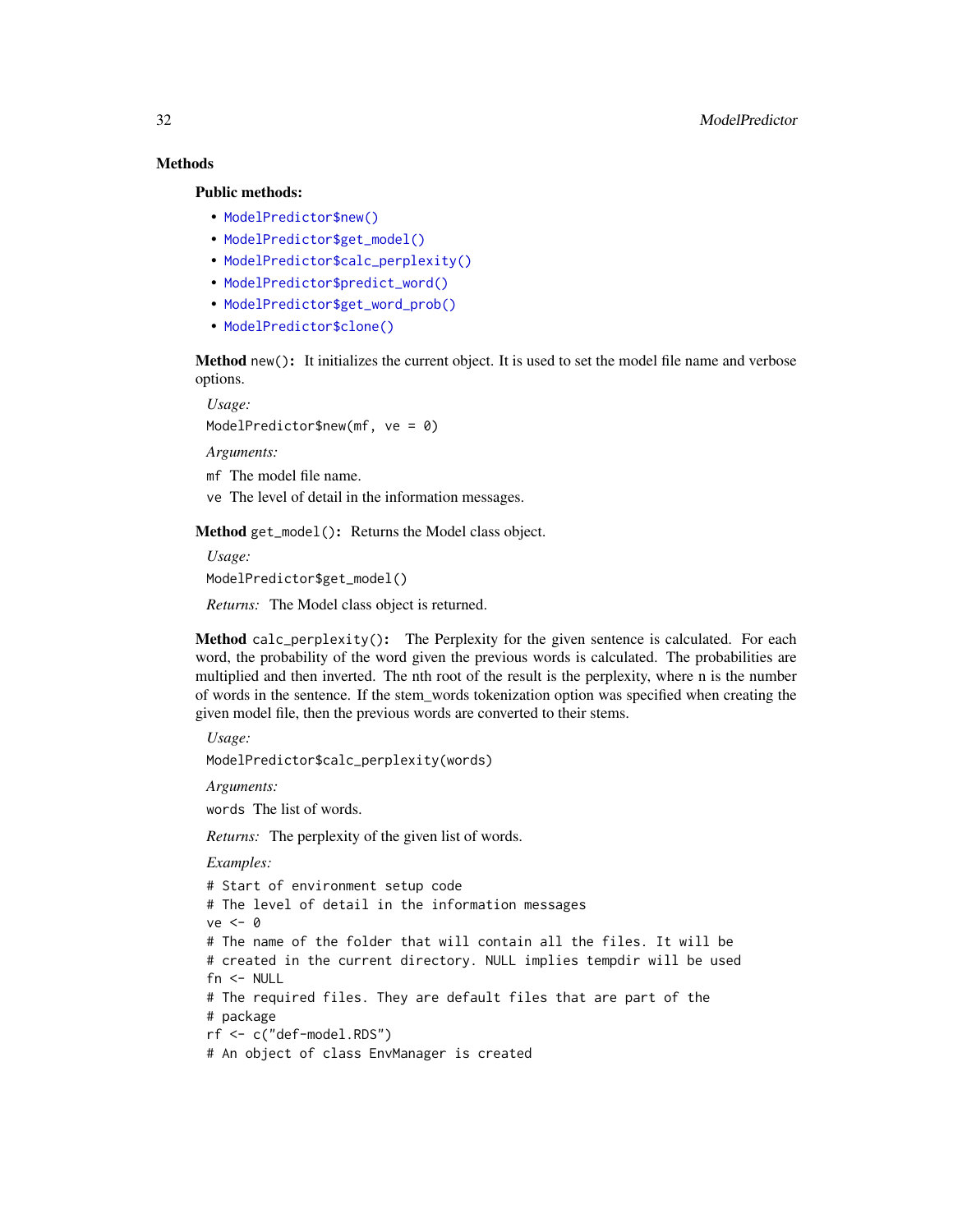```
em \leq EnvManager$new(ve = ve, rp = "./")
# The required files are downloaded
ed <- em$setup_env(rf, fn)
# End of environment setup code
# The model file name
mfn <- paste0(ed, "/def-model.RDS")
# ModelPredictor class object is created
mp \le - ModelPredictor$new(mf = mfn, ve = ve)
# The sentence whoose Perplexity is to be calculated
l <- "last year at this time i was preparing for a trip to rome"
# The line is split in to words
w <- strsplit(l, " ")[[1]]
# The Perplexity of the sentence is calculated
p <- mp$calc_perplexity(w)
# The sentence Perplexity is printed
print(p)
# The test environment is removed. Comment the below line, so the
# files generated by the function can be viewed
em$td_env()
```
<span id="page-32-0"></span>Method predict\_word(): Predicts the next word given a list of previous words. It checks the last n previous words in the transition probabilities data, where n is equal to 1 - n-gram size of model. If there is a match, the top 3 next words with highest probabilities are returned. If there is no match, then the last n-1 previous words are checked. This process is continued until the last word is checked. If there is no match, then empty result is returned. The given words may optionally be stemmed.

*Usage:*

```
ModelPredictor$predict_word(words, count = 3, dc = NULL)
```
*Arguments:*

words A character vector of previous words or a single vector containing the previous word text.

count The number of results to return.

dc A DataCleaner object. If it is given, then the given words

*Returns:* The top 3 predicted words along with their probabilities.

```
# Start of environment setup code
# The level of detail in the information messages
ve <- 0
# The name of the folder that will contain all the files. It will be
# created in the current directory. NULL implies tempdir will be used
fn < - NULL
# The required files. They are default files that are part of the
# package
rf <- c("def-model.RDS")
# An object of class EnvManager is created
```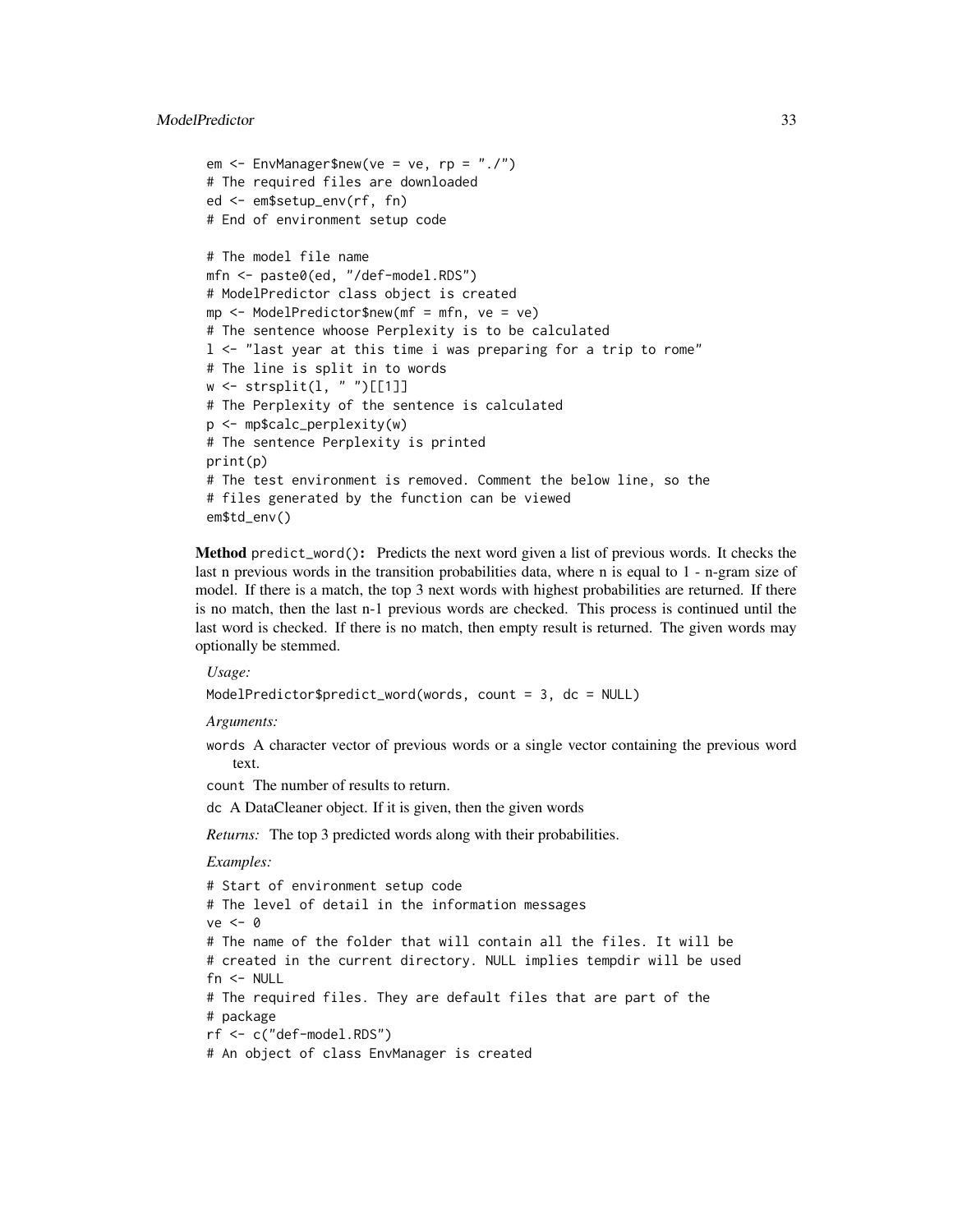```
em <- EnvManager$new(ve = ve, "rp" = "./")
# The required files are downloaded
ed <- em$setup_env(rf, fn)
# End of environment setup code
# The model file name
mfn <- paste0(ed, "/def-model.RDS")
# ModelPredictor class object is created
mp \le - ModelPredictor$new(mf = mfn, ve = ve)
# The next word is predicted
```

```
nws <- mp$predict_word("today is", count = 10)
# The predicted next words are printed
print(nws)
```

```
# The test environment is removed. Comment the below line, so the
# files generated by the function can be viewed
em$td_env()
```
<span id="page-33-0"></span>Method get\_word\_prob(): Calculates the probability of the given word given the previous words. The last n words are converted to numeric hash using digest2int function. All other words are ignored. n is equal to 1 - size of the n-gram model. The hash is looked up in a data frame of transition probabilities. The last word is converted to a number by checking its position in a list of unique words. If the hash and the word position were found, then the probability of the previous word and hash is returned. If it was not found, then the hash of the n-1 previous words is taken and the processed is repeated. If the data was not found in the data frame, then the word probability is returned. This is known as back-off. If the word probability could not be found then the default probability is returned. The default probability is calculated as  $1/(N+V)$ , Where N = number of words in corpus and V is the number of dictionary words.

*Usage:*

ModelPredictor\$get\_word\_prob(word, pw)

*Arguments:*

word The word whose probability is to be calculated.

pw The previous words.

*Returns:* The probability of the word given the previous words.

```
# Start of environment setup code
# The level of detail in the information messages
ve < -0# The name of the folder that will contain all the files. It will be
# created in the current directory. NULL implies tempdir will be used
fn < - NULL
# The required files. They are default files that are part of the
# package
rf <- c("def-model.RDS")
# An object of class EnvManager is created
em <- EnvManager$new(ve = ve, "rp" = "./")
# The required files are downloaded
```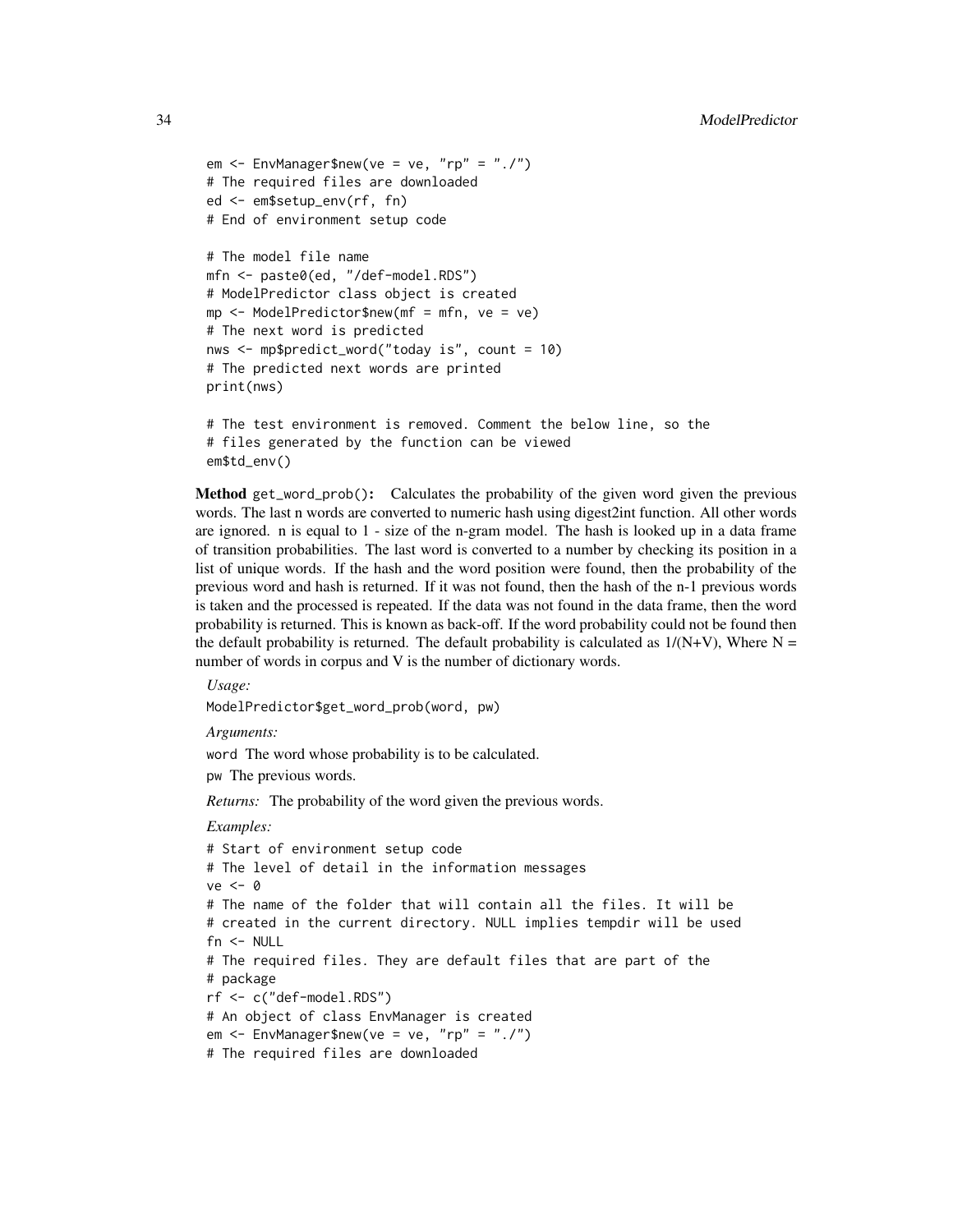# ModelPredictor 35

```
ed <- em$setup_env(rf, fn)
# End of environment setup code
# The model file name
mfn <- paste0(ed, "/def-model.RDS")
# ModelPredictor class object is created
mp \le - ModelPredictor$new(mf = mfn, ve = ve)
# The probability that the next word is "you" given the prev words
# "how" and "are"
prob <- mp$get_word_prob(word = "you", pw = c("how", "are"))
# The probability is printed
print(prob)
```

```
# The test environment is removed. Comment the below line, so the
# files generated by the function can be viewed
em$td_env()
```
Method clone(): The objects of this class are cloneable with this method.

*Usage:* ModelPredictor\$clone(deep = FALSE)

*Arguments:*

deep Whether to make a deep clone.

```
## ------------------------------------------------
## Method `ModelPredictor$calc_perplexity`
## ------------------------------------------------
# Start of environment setup code
# The level of detail in the information messages
ve <- 0
# The name of the folder that will contain all the files. It will be
# created in the current directory. NULL implies tempdir will be used
fn <- NULL
# The required files. They are default files that are part of the
# package
rf <- c("def-model.RDS")
# An object of class EnvManager is created
em <- EnvManager$new(ve = ve, rp = "./")
# The required files are downloaded
ed <- em$setup_env(rf, fn)
# End of environment setup code
# The model file name
mfn <- paste0(ed, "/def-model.RDS")
# ModelPredictor class object is created
mp <- ModelPredictor$new(mf = mfn, ve = ve)
# The sentence whoose Perplexity is to be calculated
```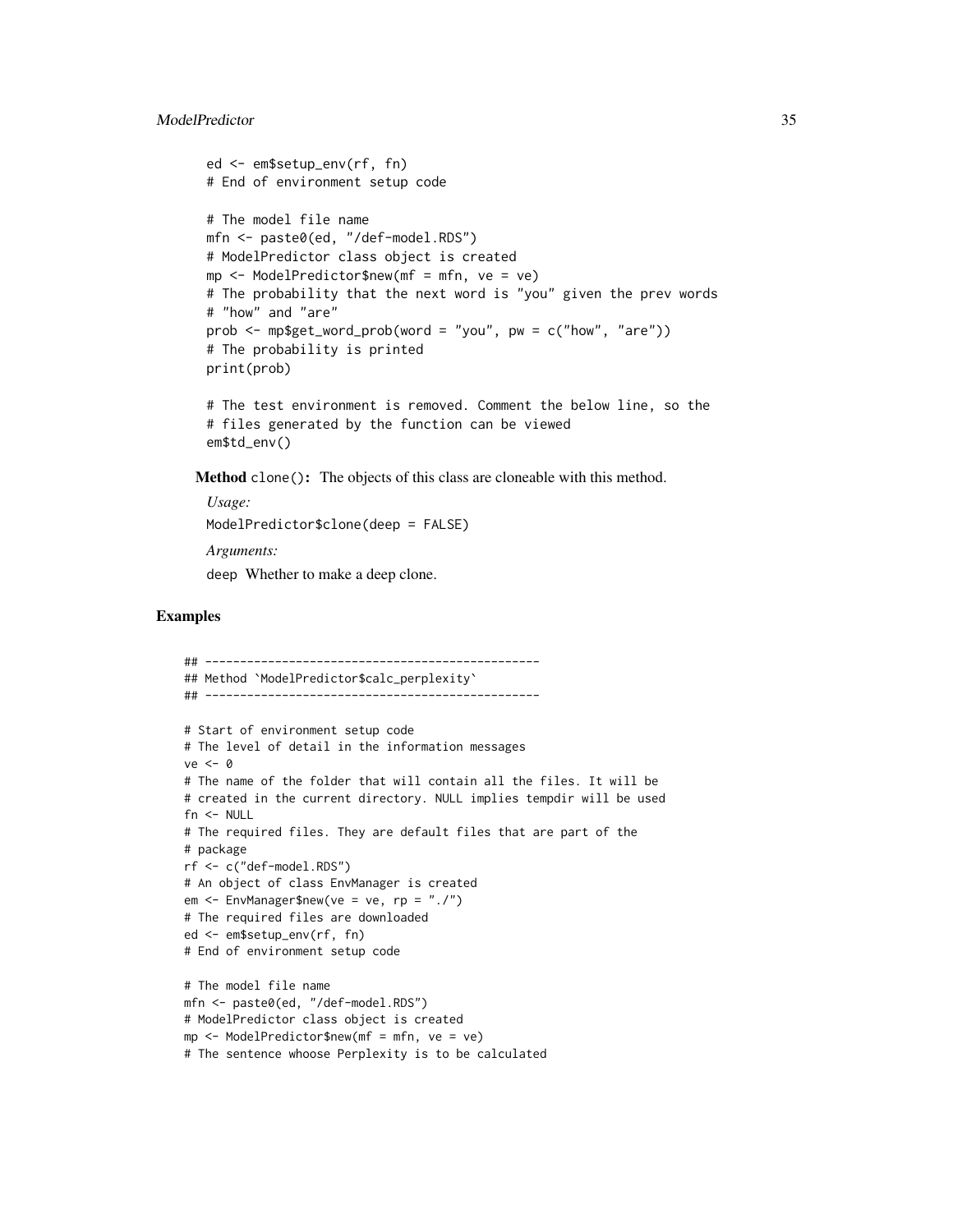```
l <- "last year at this time i was preparing for a trip to rome"
# The line is split in to words
w <- strsplit(l, " ")[[1]]
# The Perplexity of the sentence is calculated
p <- mp$calc_perplexity(w)
# The sentence Perplexity is printed
print(p)
# The test environment is removed. Comment the below line, so the
# files generated by the function can be viewed
em$td_env()
## ------------------------------------------------
## Method `ModelPredictor$predict_word`
## ------------------------------------------------
# Start of environment setup code
# The level of detail in the information messages
ve < - \theta# The name of the folder that will contain all the files. It will be
# created in the current directory. NULL implies tempdir will be used
fn <- NULL
# The required files. They are default files that are part of the
# package
rf <- c("def-model.RDS")
# An object of class EnvManager is created
em <- EnvManager$new(ve = ve, "rp" = "./")
# The required files are downloaded
ed <- em$setup_env(rf, fn)
# End of environment setup code
# The model file name
mfn <- paste0(ed, "/def-model.RDS")
# ModelPredictor class object is created
mp \le - ModelPredictor$new(mf = mfn, ve = ve)
# The next word is predicted
nws <- mp$predict_word("today is", count = 10)
# The predicted next words are printed
print(nws)
# The test environment is removed. Comment the below line, so the
# files generated by the function can be viewed
em$td_env()
## ------------------------------------------------
## Method `ModelPredictor$get_word_prob`
## ------------------------------------------------
# Start of environment setup code
# The level of detail in the information messages
ve < - \theta# The name of the folder that will contain all the files. It will be
# created in the current directory. NULL implies tempdir will be used
fn <- NULL
```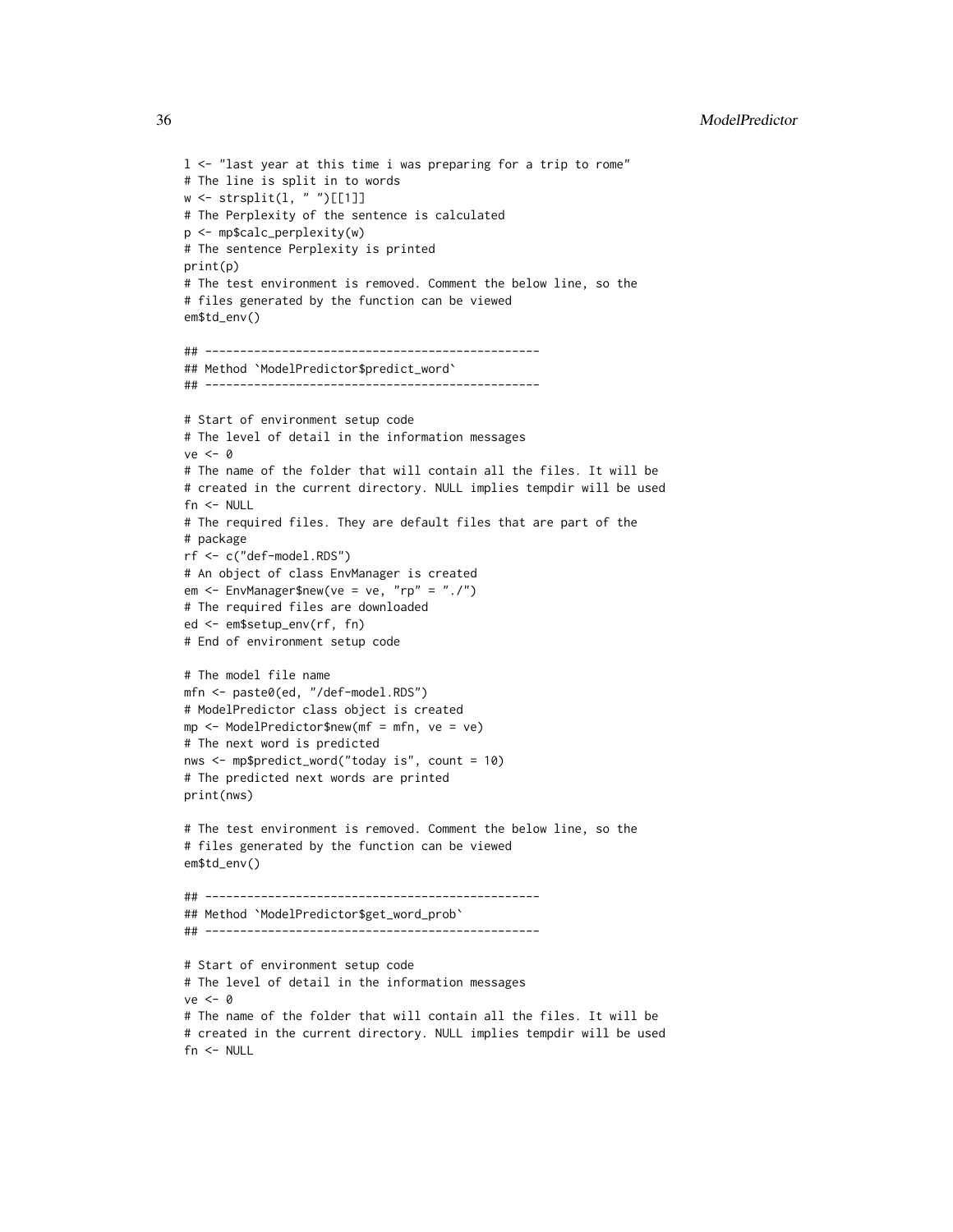# <span id="page-36-0"></span>TokenGenerator 37

```
# The required files. They are default files that are part of the
# package
rf <- c("def-model.RDS")
# An object of class EnvManager is created
em <- EnvManager$new(ve = ve, "rp" = "./")
# The required files are downloaded
ed <- em$setup_env(rf, fn)
# End of environment setup code
# The model file name
mfn <- paste0(ed, "/def-model.RDS")
# ModelPredictor class object is created
mp <- ModelPredictor$new(mf = mfn, ve = ve)
# The probability that the next word is "you" given the prev words
# "how" and "are"
prob <- mp$get_word_prob(word = "you", pw = c("how", "are"))
# The probability is printed
print(prob)
# The test environment is removed. Comment the below line, so the
# files generated by the function can be viewed
em$td_env()
```
TokenGenerator *Generates n-grams from text files*

#### Description

It generates n-gram tokens along with their frequencies. The data may be saved to a file in plain text format or as a R object.

#### Super class

[wordpredictor::Base](#page-0-0) -> TokenGenerator

# **Methods**

#### Public methods:

- [TokenGenerator\\$new\(\)](#page-1-1)
- [TokenGenerator\\$generate\\_tokens\(\)](#page-37-0)
- [TokenGenerator\\$clone\(\)](#page-2-1)

Method new(): It initializes the current obj. It is used to set the file name, tokenization options and verbose option.

*Usage:*

TokenGenerator\$new(fn = NULL, opts =  $list()$ , ve = 0)

*Arguments:*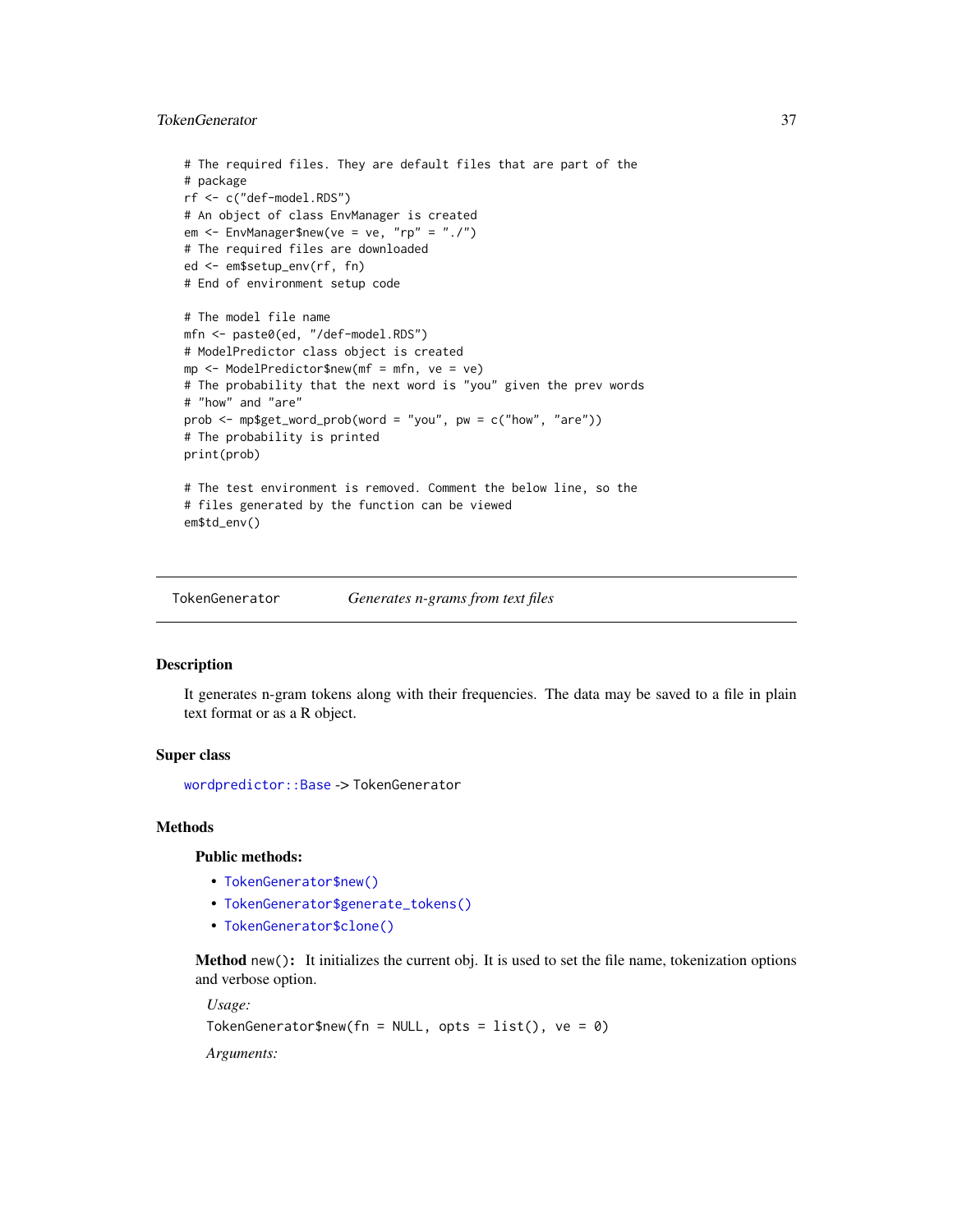fn The path to the input file.

opts The options for generating the n-gram tokens.

- n. The n-gram size.
- save\_ngrams. If the n-gram data should be saved.
- min\_freq. All n-grams with frequency less than min\_freq are ignored.
- line\_count. The number of lines to process at a time.
- stem\_words. If words should be transformed to their stems.
- dir. The dir where the output file should be saved.
- format. The format for the output. There are two options.
	- plain. The data is stored in plain text.
	- obj. The data is stored as a R obj.

ve The level of detail in the information messages.

<span id="page-37-0"></span>Method generate\_tokens(): It generates n-gram tokens and their frequencies from the given file name. The tokens may be saved to a text file as plain text or a R object.

*Usage:*

TokenGenerator\$generate\_tokens()

*Returns:* The data frame containing n-gram tokens along with their frequencies.

*Examples:*

```
# Start of environment setup code
# The level of detail in the information messages
ve <- 0
# The name of the folder that will contain all the files. It will be
# created in the current directory. NULL implies tempdir will be used
fn < - NULL
# The required files. They are default files that are part of the
# package
rf <- c("test-clean.txt")
# An object of class EnvManager is created
em \leq EnvManager$new(ve = ve, rp = "./")
# The required files are downloaded
ed <- em$setup_env(rf, fn)
# End of environment setup code
# The n-gram size
n < -4# The test file name
tfn <- paste0(ed, "/test-clean.txt")
# The n-gram number is set
tg\_opts <- list("n" = n, "save_ngrams" = TRUE, "dir" = ed)# The TokenGenerator object is created
tg <- TokenGenerator$new(tfn, tg_opts, ve = ve)
# The n-gram tokens are generated
tg$generate_tokens()
```
# The test environment is removed. Comment the below line, so the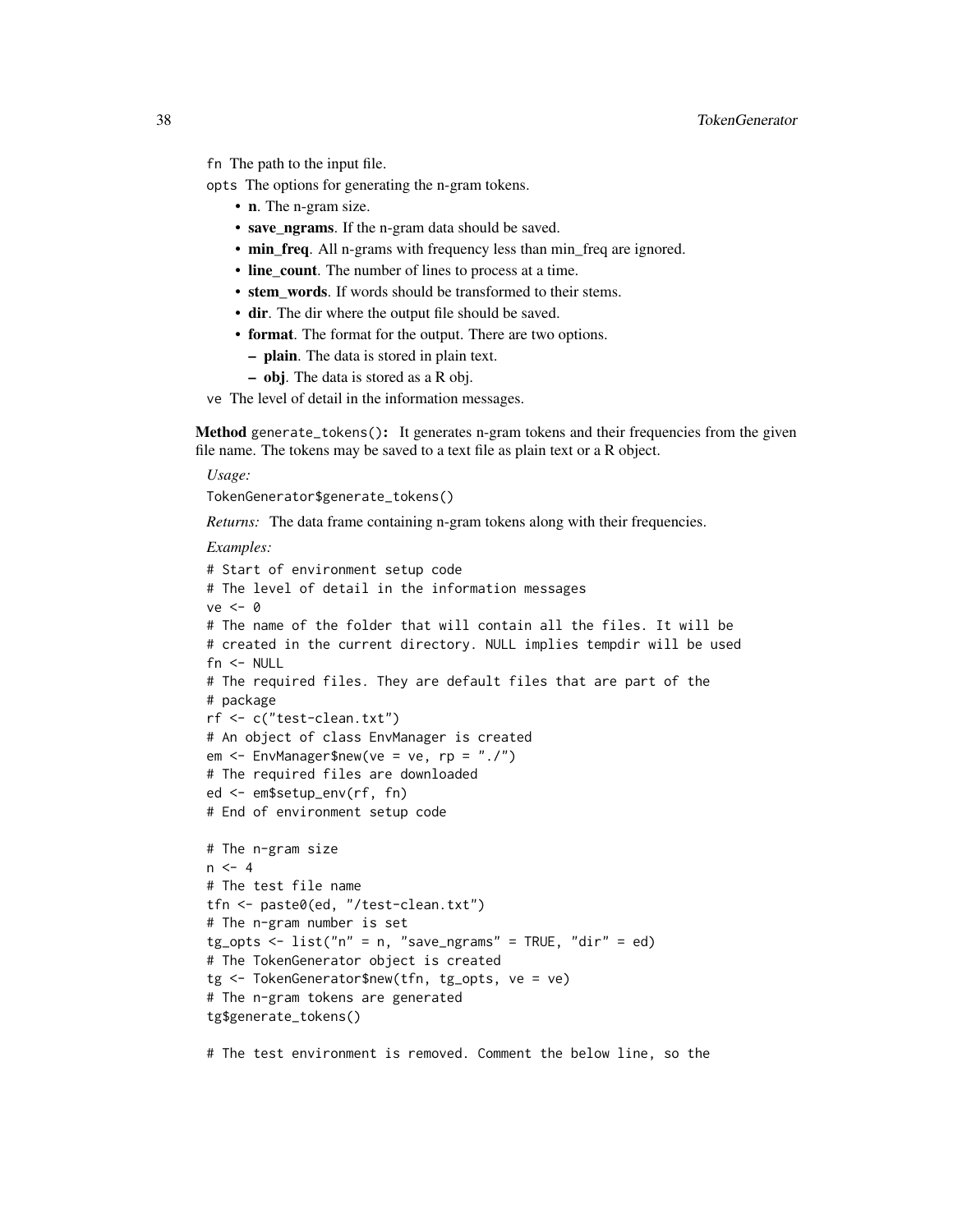# TokenGenerator 39

# files generated by the function can be viewed em\$td\_env()

Method clone(): The objects of this class are cloneable with this method.

*Usage:*

```
TokenGenerator$clone(deep = FALSE)
```
*Arguments:*

deep Whether to make a deep clone.

```
## ------------------------------------------------
## Method `TokenGenerator$generate_tokens`
## ------------------------------------------------
# Start of environment setup code
# The level of detail in the information messages
ve < - \theta# The name of the folder that will contain all the files. It will be
# created in the current directory. NULL implies tempdir will be used
fn \leq NULL
# The required files. They are default files that are part of the
# package
rf <- c("test-clean.txt")
# An object of class EnvManager is created
em <- EnvManager$new(ve = ve, rp = "./")
# The required files are downloaded
ed <- em$setup_env(rf, fn)
# End of environment setup code
# The n-gram size
n < -4# The test file name
tfn <- paste0(ed, "/test-clean.txt")
# The n-gram number is set
tg\_opts <- list("n" = n, "save_ngrams" = TRUE, "dir" = ed)# The TokenGenerator object is created
tg <- TokenGenerator$new(tfn, tg_opts, ve = ve)
# The n-gram tokens are generated
tg$generate_tokens()
# The test environment is removed. Comment the below line, so the
# files generated by the function can be viewed
em$td_env()
```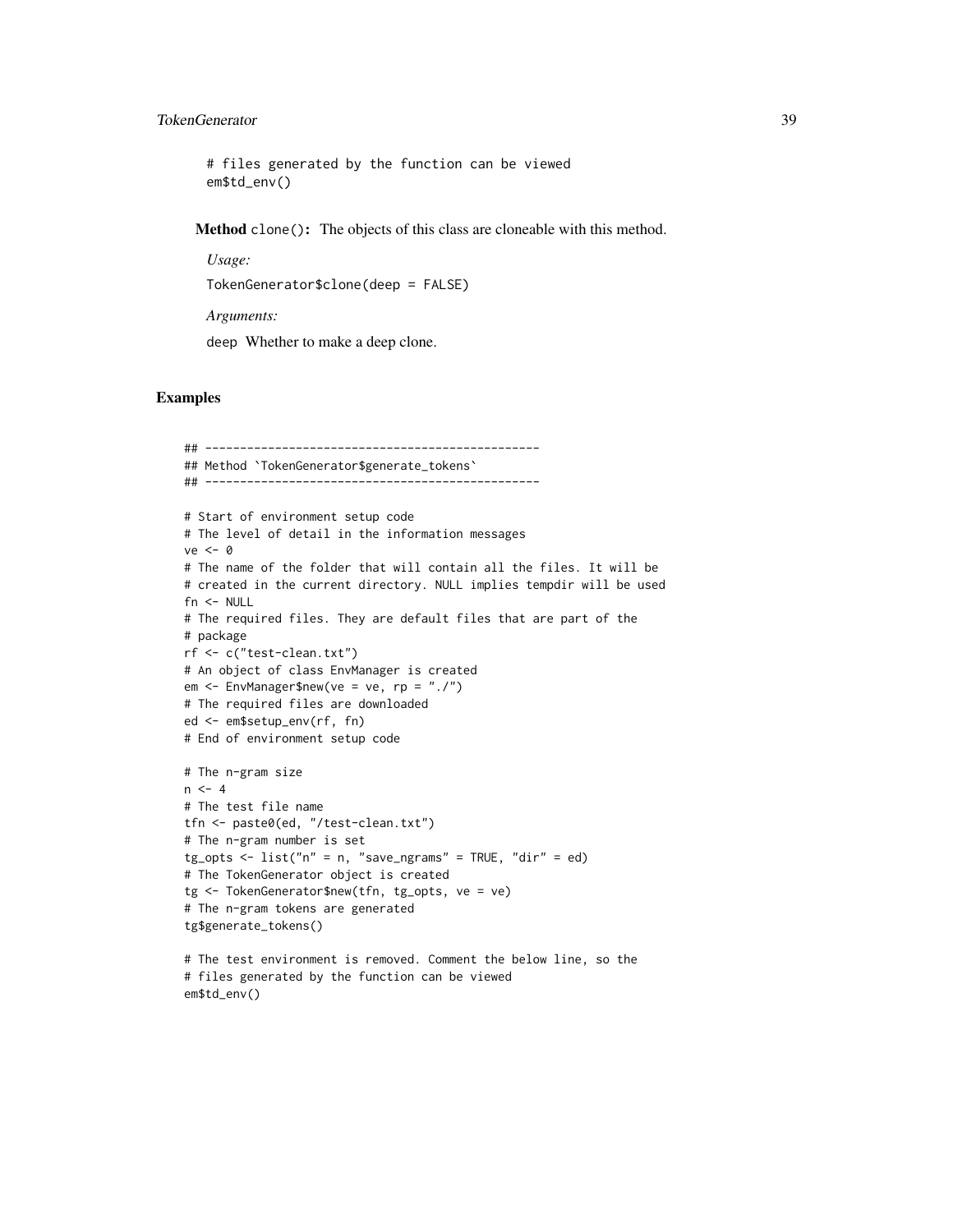#### Description

It provides a method for generating transition probabilities for the given n-gram size. It also provides a method for generating the combined transition probabilities data for n-gram sizes from 1 to the given size. The combined transition probabilities data can be used to implement back-off.

#### **Details**

It provides a method for generating n-gram transition probabilities. It reads n-gram frequencies from an input text file that is generated by the TokenGenerator class.

It parses each n-gram into a prefix, a next word, the next word frequency and the next word probability. Maximum Likelihood count is used to generate the next word probabilities.

Each n-gram prefix is converted to a numeric hash using the digest2int function. The next word is replaced with the position of the next word in the list of all words. The transition probabilities data is stored as a dataframe in a file.

Another method is provided that combines the transition probabilities for n-grams of size 1 to the given size. The combined transition probabilities can be saved to a file as a data frame. This file may be regarded as a completed self contained n-gram model. By combining the transition probabilities of n-grams, back-off may be used to evaluate word probabilities or predict the next word.

# Super class

[wordpredictor::Base](#page-0-0) -> TPGenerator

#### **Methods**

#### Public methods:

- [TPGenerator\\$new\(\)](#page-1-1)
- [TPGenerator\\$generate\\_tp\(\)](#page-40-0)
- [TPGenerator\\$generate\\_tp\\_for\\_n\(\)](#page-40-1)
- [TPGenerator\\$clone\(\)](#page-2-1)

Method new(): It initializes the current obj. It is used to set the transition probabilities options and verbose option.

*Usage:*

TPGenerator\$new(opts =  $list()$ , ve = 0)

*Arguments:*

opts The options for generating the transition probabilities.

- save\_tp. If the data should be saved.
- n. The n-gram size.
- dir. The directory containing the input and output files.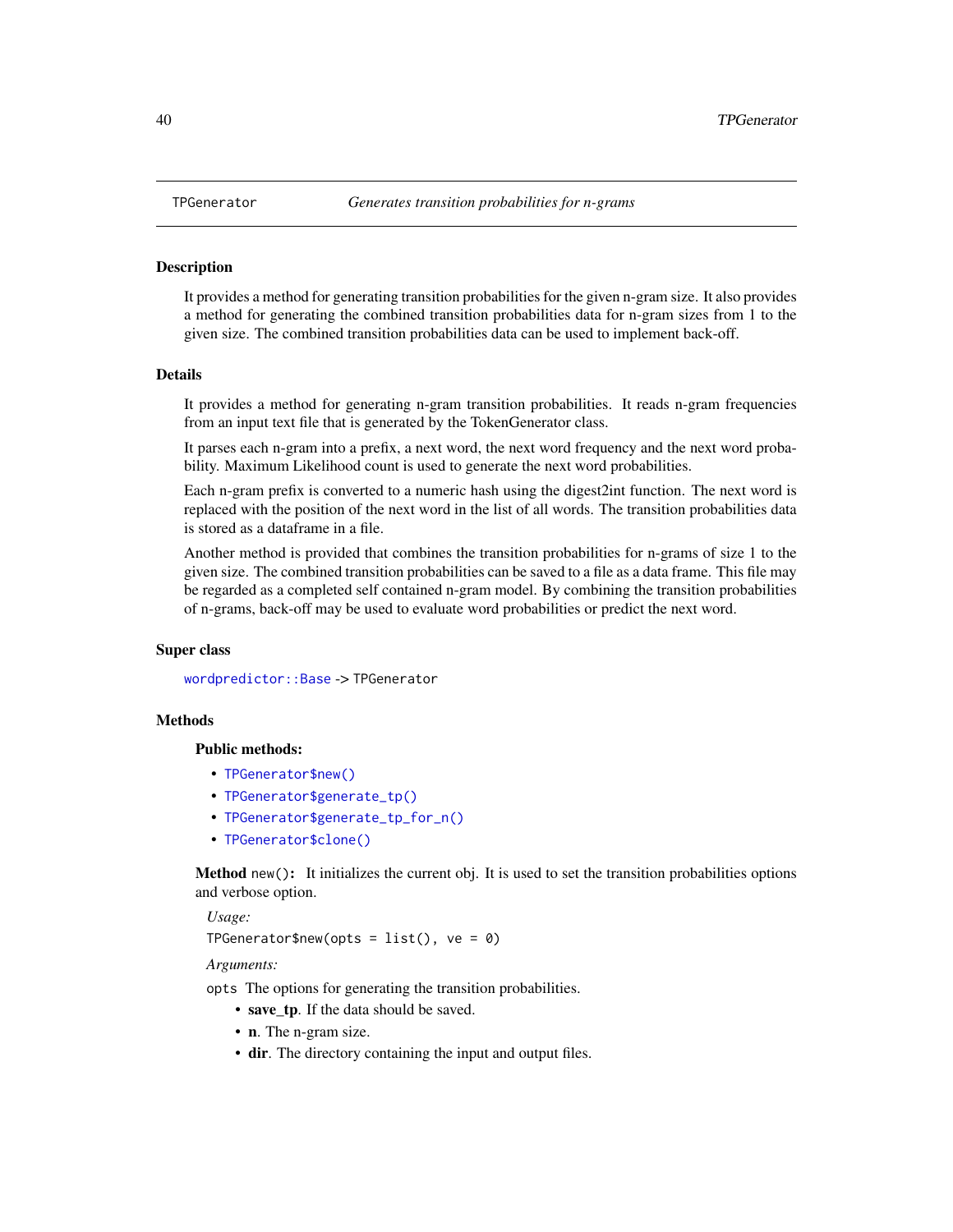#### **TPGenerator** 41

- format. The format for the output. There are two options.
	- plain. The data is stored in plain text.
	- obj. The data is stored as a R obj.
- ve The level of detail in the information messages.

<span id="page-40-0"></span>Method generate\_tp(): It first generates the transition probabilities for each n-gram of size from 1 to the given size. The transition probabilities are then combined into a single data frame and saved to the output folder that is given as parameter to the current object.

By combining the transition probabilities for all n-gram sizes from 1 to n, back-off can be used to calculate next word probabilities or predict the next word.

TPGenerator\$generate\_tp()

*Examples:*

*Usage:*

```
# Start of environment setup code
# The level of detail in the information messages
ve < - \theta# The name of the folder that will contain all the files. It will be
# created in the current directory. NULL implies tempdir will be used
fn <- NULL
# The required files. They are default files that are part of the
# package
rf <- c("n1.RDS", "n2.RDS", "n3.RDS", "n4.RDS")
# An object of class EnvManager is created
em \leq EnvManager$new(ve = ve, rp = "./")
# The required files are downloaded
ed <- em$setup_env(rf, fn)
# End of environment setup code
# The list of output files
fns <- c("words", "model-4", "tp2", "tp3", "tp4")
# The TPGenerator object is created
tp \leq -\text{TPGenerator}$new(opts = list(n = 4, dir = ed), ve = ve)
# The combined transition probabilities are generated
tp$generate_tp()
# The test environment is removed. Comment the below line, so the
# files generated by the function can be viewed
em$td_env()
```
<span id="page-40-1"></span>**Method** generate\_tp\_for\_n(): It generates the transition probabilities table for the given ngram size. It first reads n-gram token frequencies from an input text file.

It then generates a data frame whose columns are the n-gram prefix, next word and next word frequency. The data frame may be saved to a file as plain text or as a R obj. If  $n = 1$ , then the list of words is saved.

*Usage:* TPGenerator\$generate\_tp\_for\_n(n)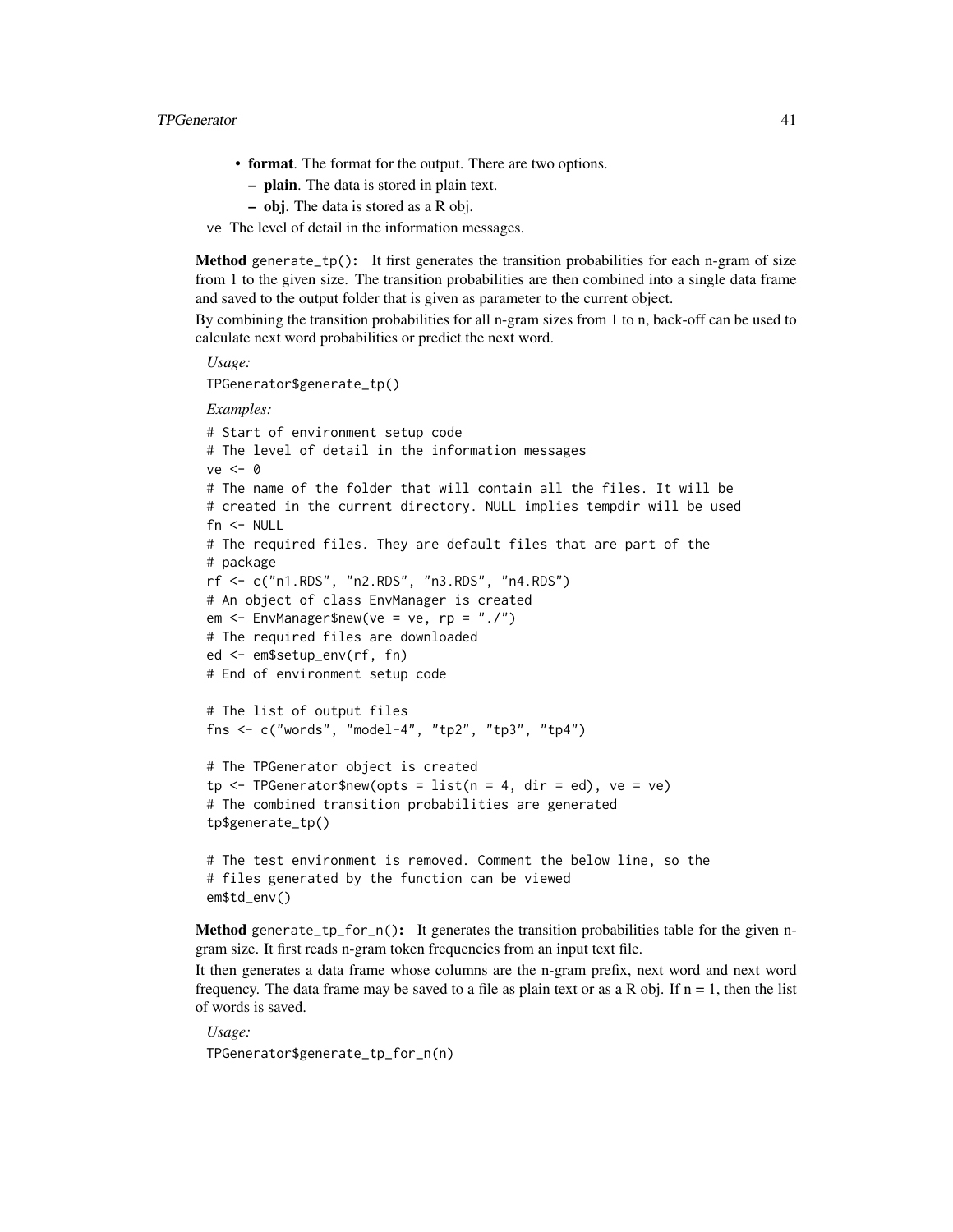*Arguments:*

n The n-gram size for which the tp data is generated.

Method clone(): The objects of this class are cloneable with this method.

*Usage:*

TPGenerator\$clone(deep = FALSE)

*Arguments:*

deep Whether to make a deep clone.

```
## ------------------------------------------------
## Method `TPGenerator$generate_tp`
## ------------------------------------------------
# Start of environment setup code
# The level of detail in the information messages
ve < - \theta# The name of the folder that will contain all the files. It will be
# created in the current directory. NULL implies tempdir will be used
fn <- NULL
# The required files. They are default files that are part of the
# package
rf <- c("n1.RDS", "n2.RDS", "n3.RDS", "n4.RDS")
# An object of class EnvManager is created
em <- EnvManager$new(ve = ve, rp = "./")
# The required files are downloaded
ed <- em$setup_env(rf, fn)
# End of environment setup code
# The list of output files
fns <- c("words", "model-4", "tp2", "tp3", "tp4")
# The TPGenerator object is created
tp \leq -\text{TPGenerator\$new(opts = list(n = 4, dir = ed), ve = ve)}# The combined transition probabilities are generated
tp$generate_tp()
# The test environment is removed. Comment the below line, so the
# files generated by the function can be viewed
em$td_env()
```